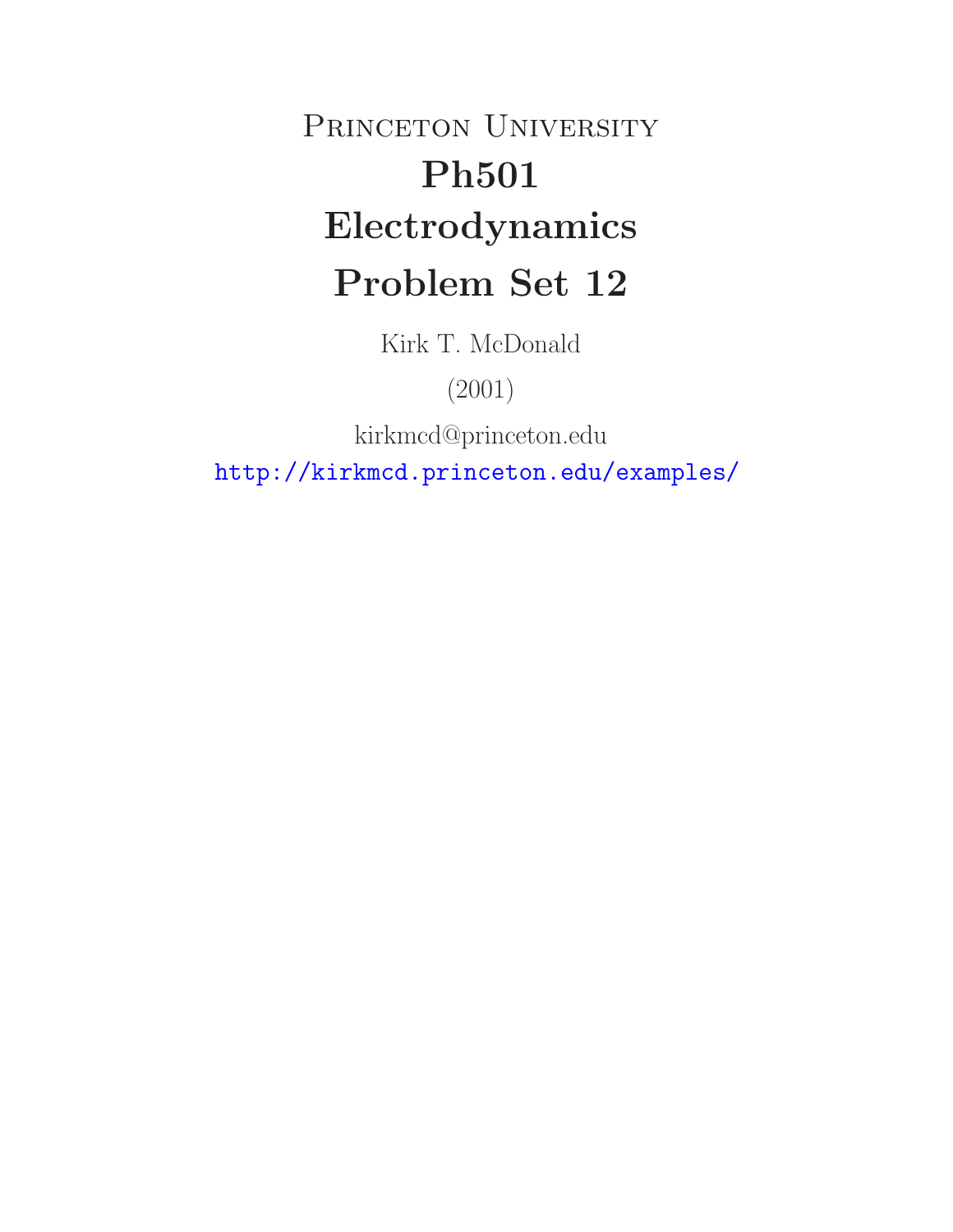1. A linearly polarized, plane electromagnetic wave of angular frequency  $\omega$  is incident on a free electron, leading to motion of the latter transverse to the direction of the wave. Where does the transverse momentum of the electron come from (such that total momentum is conserved)?

It must be that there is electromagnetic-field momentum equal and opposite to the mechanical momentum of the electron, but the momentum of the electromagnetic wave is in the direction of the wave.

Show that the electromagnetic momentum associated with the interaction of the wave with the time-average static field of the electron is equal and opposite to the transverse momentum of the electron, in the frame where the electron is at rest on average.<sup>1</sup>

You may suppose the incident wave is weak enough that the velocity of the electron (in its average rest frame) is always small compared to the speed of light.

http://kirkmcd.princeton.edu/examples/accel/mcmillan\_pr\_79\_498\_50.pdf

<sup>&</sup>lt;sup>1</sup>If the plane wave overtakes an electron initially at rest, the electron takes on a drift velocity in the direction of the wave, as first noted in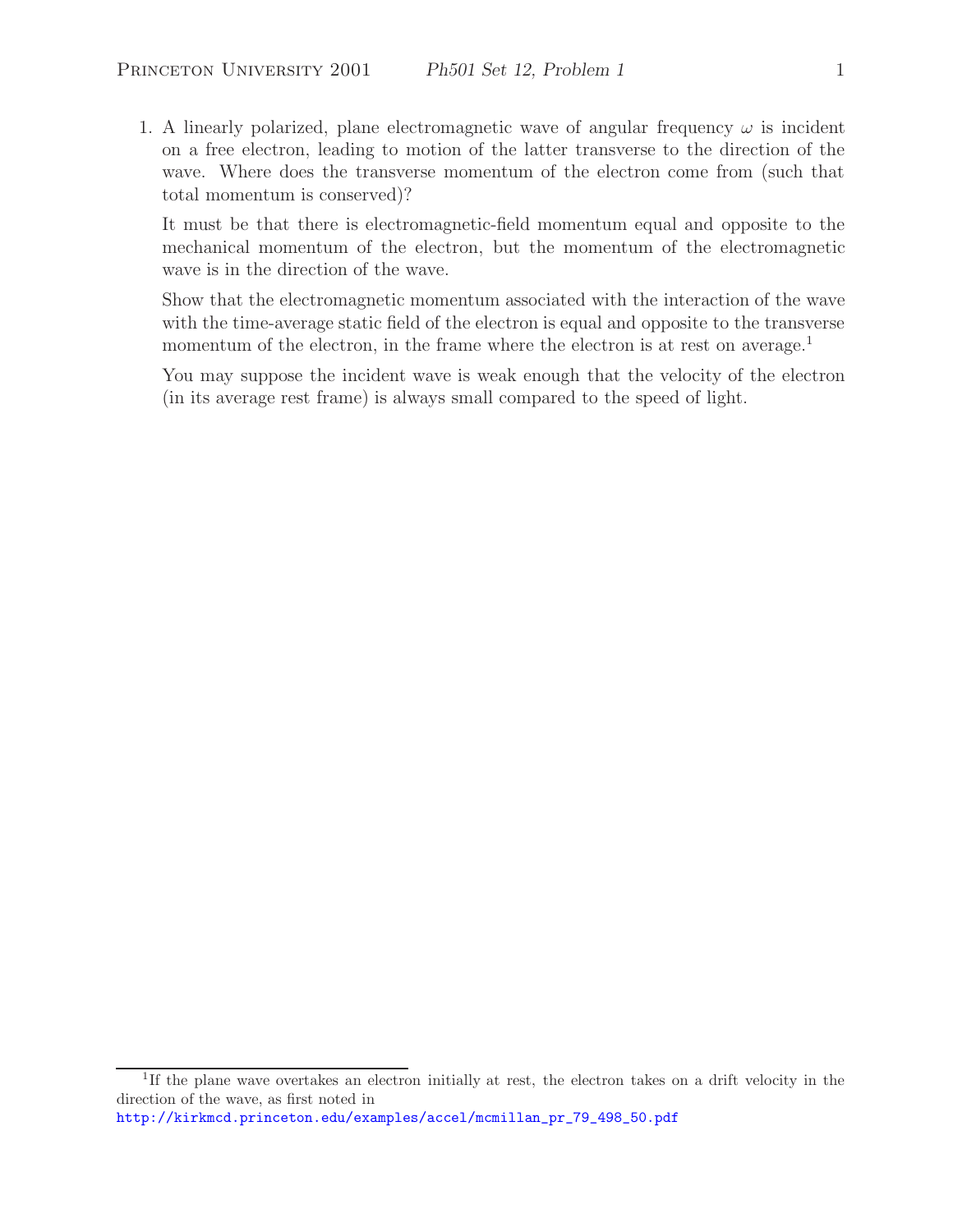- 2. A circularly polarized electromagnetic wave of angular frequency  $\omega$  is incident on a free electron of charge  $e$  and rest mass  $m$ . Find the resulting motion, in the average rest frame of the electron, even for strong fields, in which  $v \to c$ .
	- (a) Show that the total radiated intensity, measured at the electron, is,

$$
\frac{dU}{dt} = \frac{2\gamma^2 e^4 E^2}{3m^2 c^3} = \frac{2e^4 E^2}{3m^2 c^3} (1 + \eta^2), \quad \text{where} \quad \eta = \frac{eE}{m\omega c}.
$$
 (1)

(b) Consider also a multipole expansion<sup>2</sup> of the radiated intensity according to a fixed, distant observer to show that (for  $\eta^2 \ll 1$ ),

$$
\frac{dU}{dt} = \frac{2e^4E^2}{3m^2c^3} \left(1 + \frac{7}{5}\eta^2 + \cdots\right).
$$
 (2)

Note that the 2<sup>nd</sup> term in the expansion corresponds to radiation at frequency  $2\omega$ (and higher-order terms correspond to radiation at higher multiples of  $\omega$ ).<sup>3</sup>

<sup>2</sup>Recall Prob. 7, Set 8, http://kirkmcd.princeton.edu/examples/ph501set8.pdf

<sup>&</sup>lt;sup>3</sup>From the quantum viewpoint, this corresponds to the absorption of two photons by the electron, with emission of one photon of double the energy of those in the incident wave.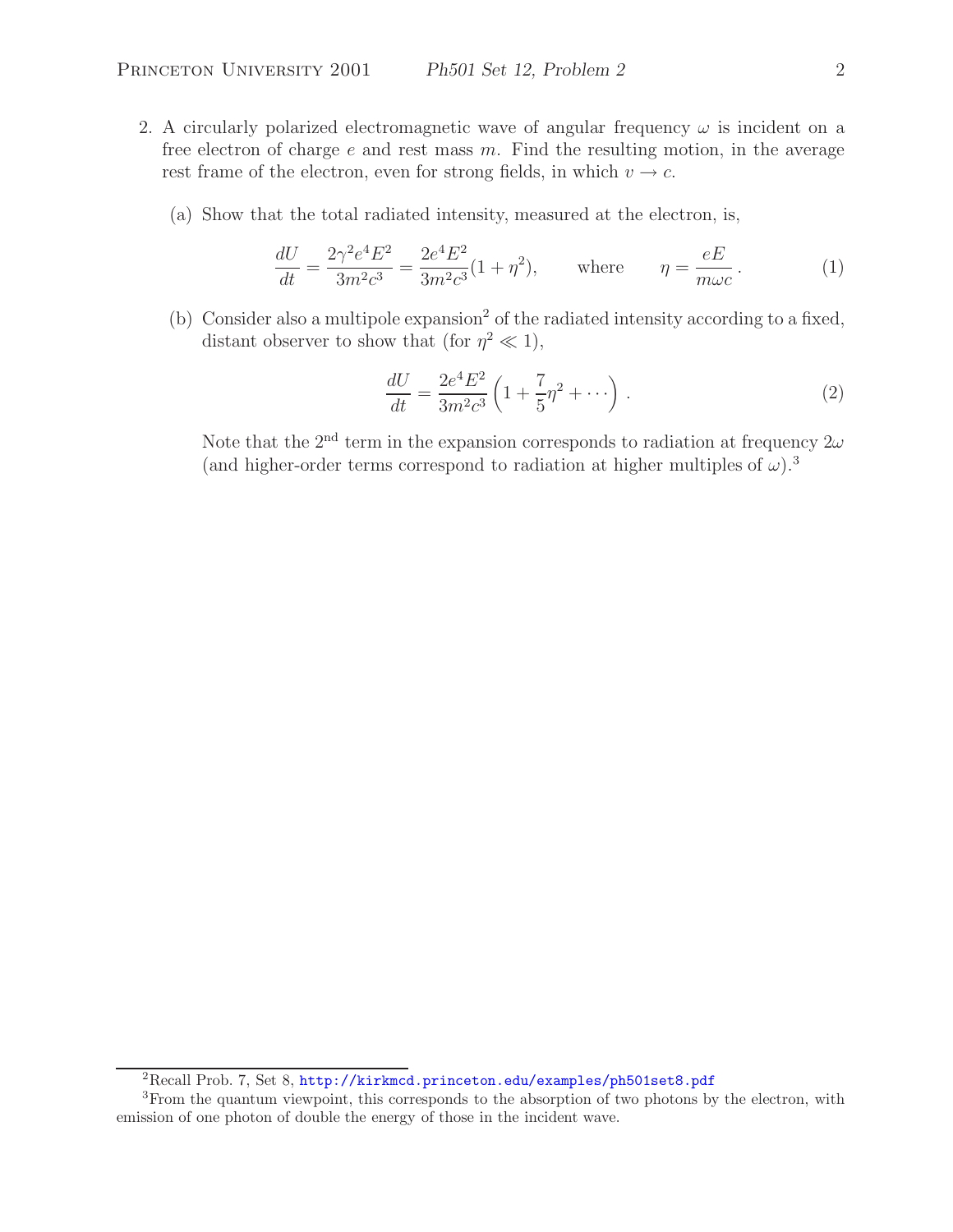3. Calculate the cross section for the scattering of an elliptically polarized plane electromagnetic wave in vacuum that is incident on a free electron of charge  $e$  and mass  $m$ . The electric field of the plane wave can be taken to be the real part of,

$$
\mathbf{E} = (\mathbf{a} + \mathbf{b}) e^{i(kz - \omega t)},\tag{3}
$$

where **a** is perpendicular to **b**, and both are perpendicular to  $\hat{z}$ , while  $a \neq b$  in general. Show that,

$$
\frac{d\sigma}{d\Omega} = r_e^2 \frac{(\mathbf{a} \times \hat{\mathbf{n}})^2 + (\mathbf{b} \times \hat{\mathbf{n}})^2 - 2Re[(\mathbf{a} \cdot \hat{\mathbf{n}})(\mathbf{b} \cdot \hat{\mathbf{n}})]}{a^2 + b^2}
$$
(4)

where  $r_e = e^2/mc^2$  is the classical electron radius, with c as the speed of light in vacuum.

Note that for circularly polarized light,  $\sigma_{\text{left}} = \sigma_{\text{right}} = \sigma_{\text{Thomson}}$ , consistent with Prob. 2 above.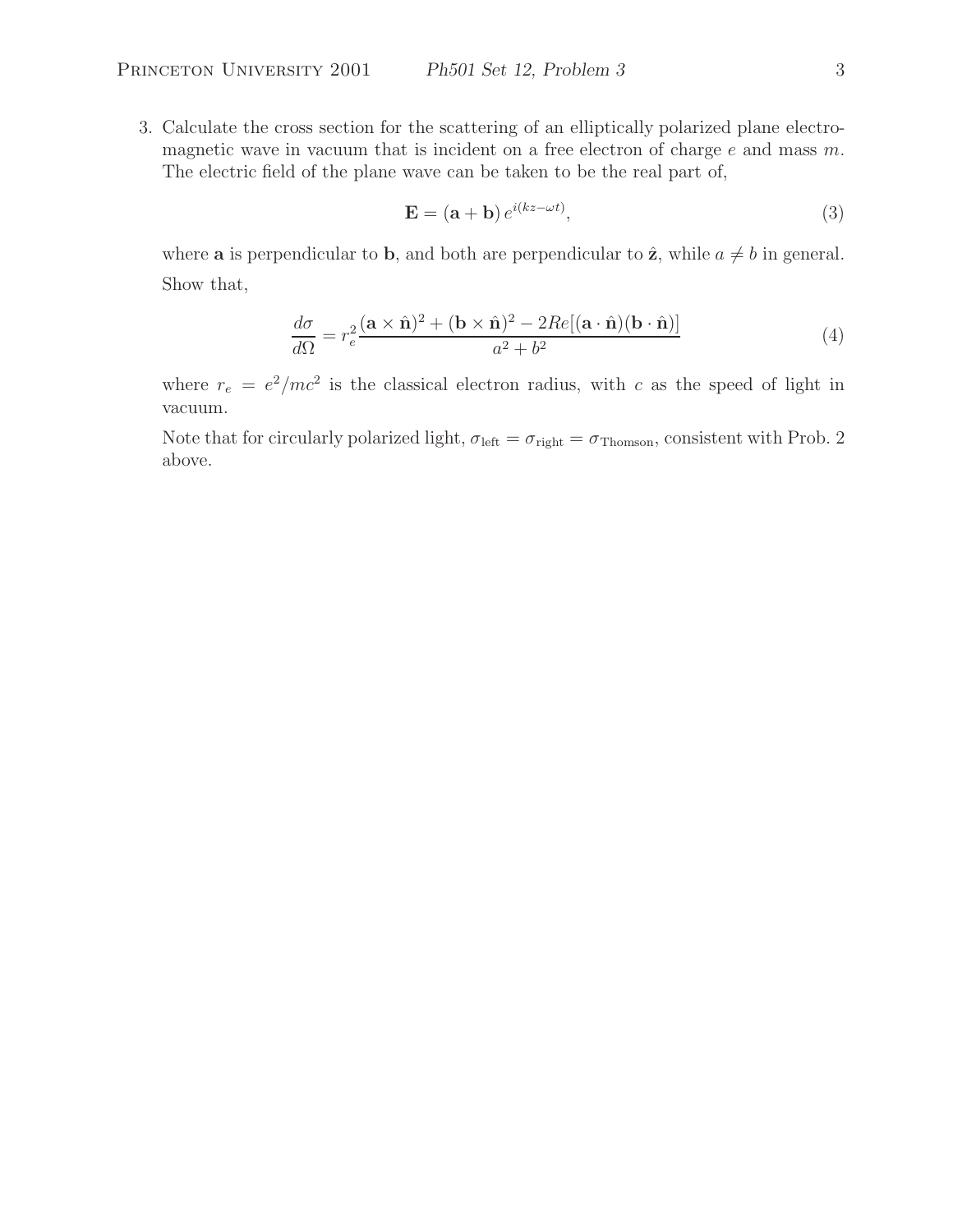4. Calculate the cross section  $\sigma$  for the scattering of a linearly polarized plane electromagnetic wave in vacuum that is incident on a polar molecular of fixed electric-dipole moment **b**, supposing that the size of the molecule is small compared to the wavelength, *i.e.*,  $\lambda \gg p/e$ , and assuming that all directions of **p** are equally likely (as in a gas).

Show that,

$$
\sigma \approx \frac{16\pi p^4}{9c^4I^2},\tag{5}
$$

where I is the moment of inertia of the molecule about an axis perpendicular to **p** that contains the center of mass of the molecule, and we ignore terms that are second order in the velocity of the rotation of the dipole.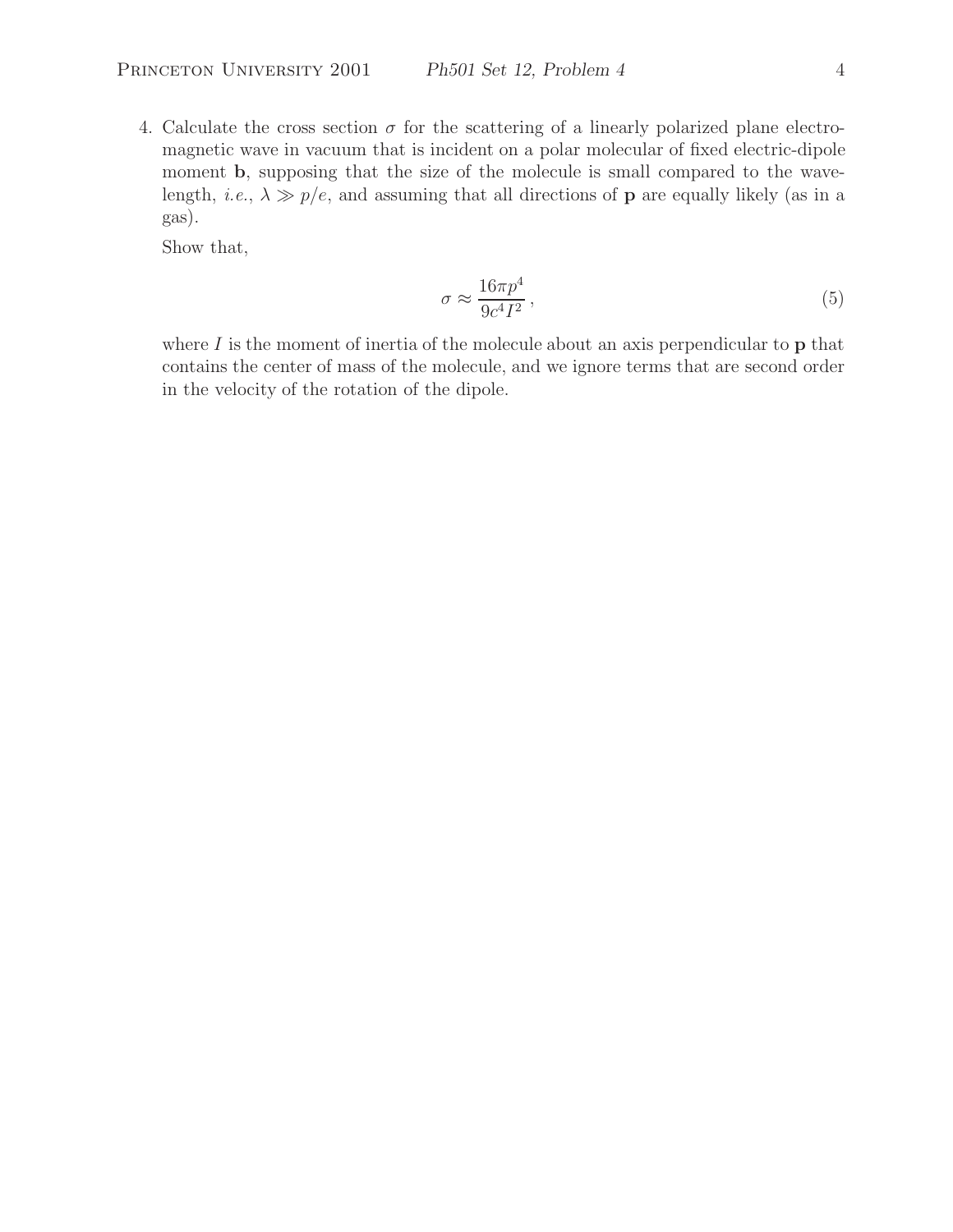### 5. **Spectral Line Broadening**

A spectral "line" of central wavelength  $\lambda$  is always observed to have a finite width  $\Delta\lambda$ .

a) Consider the yellow sodium line with  $\lambda = 5893$  Å.

What is the contribution to  $\Delta\lambda/\lambda$  from the damping due to the radiation reaction?

## b) **Doppler Broadening**

Suppose we observe the glowing sodium vapor at 600K.

Then, some of the glowing sodium atoms move towards us and some move away, and the observed radiation is Doppler shifted accordingly. How big is  $\Delta\lambda/\lambda$  due to this effect? *There is no need to go into details of the Maxwell distribution.*

## c) **Collision Broadening**

At atom starts glowing (becomes excited) due to a collision with another atom, which sets its "spring" oscillation. A second collision at time  $\Delta t$  later, which destroys the coherence of the oscillation. This limits the width of the pulse of radiation, and according to the "uncertainty" relation  $\Delta \omega \Delta t \approx 1$ , the spectrum of the pulse is broadened.

Let  $\nu$  be the mean frequency of collisions  $[\#/\text{sec}]$ . Then,

$$
\nu = [collision cross section] \cdot [\# atoms/volume] \cdot [mean relative velocity]. \tag{6}
$$

The probability of a collision during time dt is  $\nu dt$ , so the probability that no collision occurred between  $t = 0$  and t is  $e^{-\nu t}$ . Averaging over many collisions, this means that the intensity of the radiation at time t after the beginning of emission is  $I_0 e^{-\nu t}$ . This is similar to the effect of other damping mechanisms, for which  $E = E_0 e^{-\Gamma_{\text{other}}t}$  and  $I \propto E^2 = I_0 e^{-2\Gamma_{\text{other}}t}$ . Hence, the effective damping constant  $\Gamma$  in the presence of collisions is,

$$
\Gamma = \frac{\nu}{2} + \Gamma_{\text{other}}.\tag{7}
$$

At what pressure does,

$$
\left. \frac{\Delta \lambda}{\lambda} \right|_{\text{collisions}} = \left. \frac{\Delta \lambda}{\lambda} \right|_{\text{Doppler}}?
$$
\n(8)

*For discussion of "sharpening the line", see A.L. Schawlow,* Phys. Today **35**(12), 46 (1982), http://kirkmcd.princeton.edu/examples/optics/schawlow\_pt\_35-12\_46\_82.pdf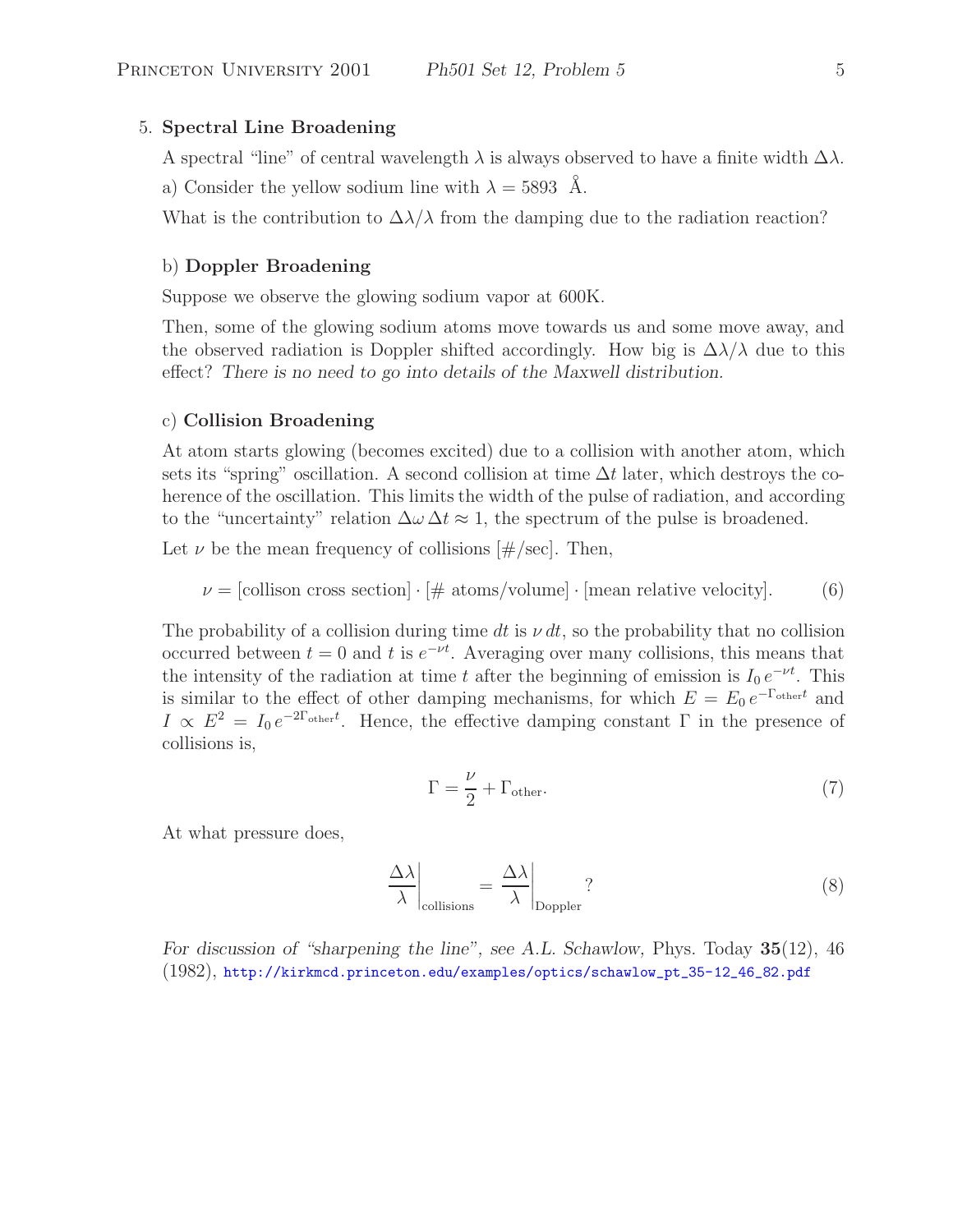## 6. **Optical Theorem**

On p. 208 of Lecture 17 on diffraction,<sup>4</sup> we noted that if we write the differential cross section for scattering of a plane electromagnetic wave as  $d\sigma_{scat}/d\Omega = |f(\theta)|^2$ , then,

$$
\sigma_{\text{total}} = \frac{4\pi}{k} |\text{Im} f(0)| \qquad \text{(Optical Theorem)}, \tag{9}
$$

where k is the wave number of the incident wave (of angular frequency  $\omega = kc$ ).

Give a suitable form of  $f(\theta)$  for scattering off an electrons bound in an atom with natural frequency  $\omega_0$  and damping constant  $\Gamma_0$  to show that the optical theorem indeed holds for the total cross section,

$$
\sigma_{\text{total}} = 4\pi r_e c \frac{\omega^2 \Gamma_0}{(\omega^2 - \omega_0^2)^2 + \omega^2 \Gamma_0^2},\tag{10}
$$

as found on p. 281 of Lecture 23.<sup>5</sup>

What physical effect saves the optical theorem for free electrons?

<sup>4</sup>http://kirkmcd.princeton.edu/examples/ph501/ph501lecture17.pdf

<sup>5</sup>http://kirkmcd.princeton.edu/examples/ph501/ph501lecture23.pdf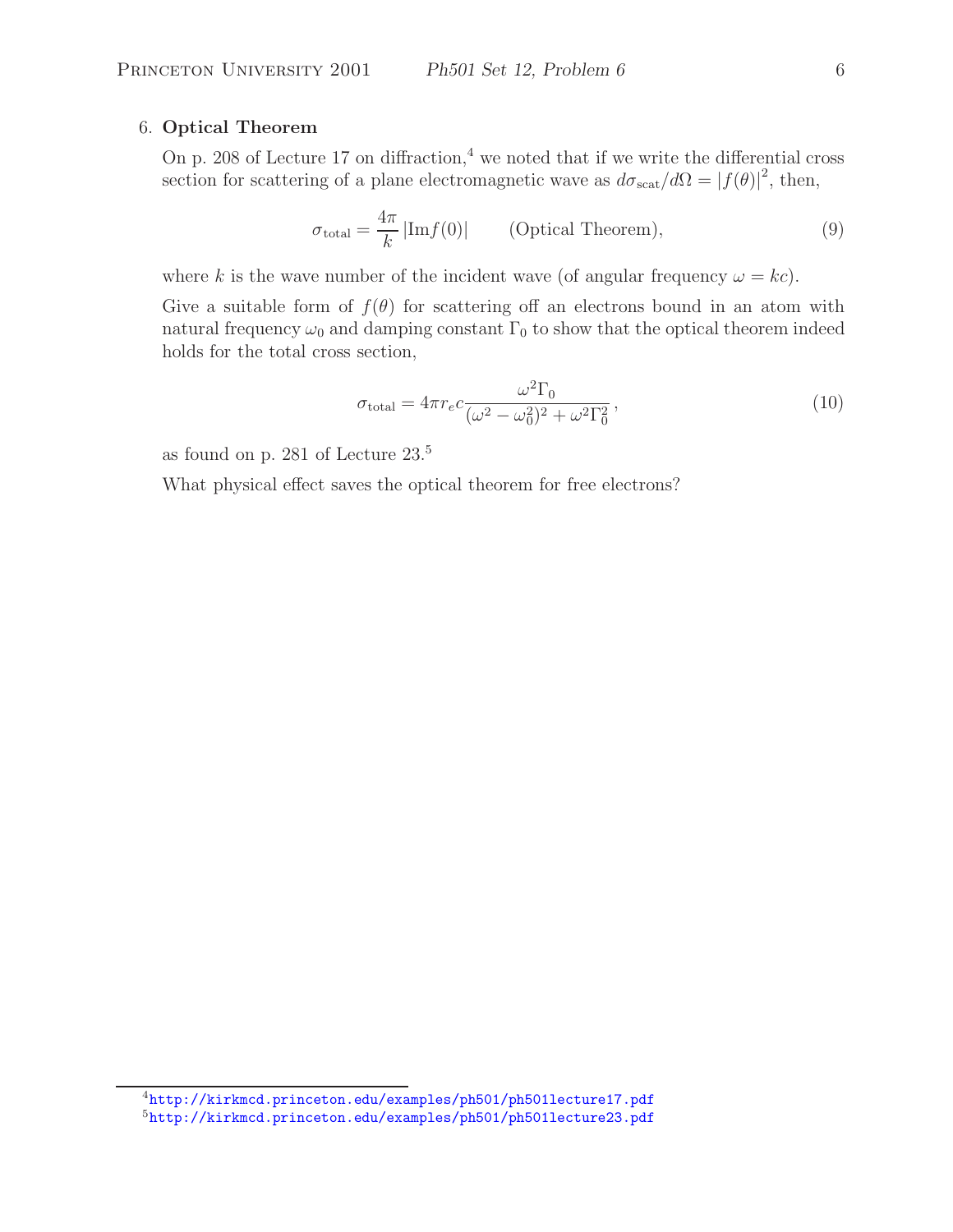## 7. **Levinger-Bethe Sum Rule**

In a series of experiments, the scattering of gamma rays off copper nuclei was measured, $6$  and the integrated cross section was determined to be,

$$
\int \sigma_{\text{total}} dE = \int \sigma_{\text{total}} d(\hbar \omega) \approx 1.5 \times 10^{-24} \text{ MeV} \cdot \text{cm}^2. \tag{11}
$$

Calculate this integral, starting from p. 282 of Lecture 23 of the Notes, $7$  assuming all the scattered radiation is due to oscillations of a dipole moment where:

- (a) The entire nucleus moves as a whole.
- (b) The neutrons in the nucleus remain fixed while only the protons move about.
- (c) The protons move as a group, and the neutrons move as a separate group, which was claimed by Bethe<sup>8</sup> to lead to,

$$
\int \sigma_{\text{total}} dE = 2\pi^2 \frac{NZ}{A} \alpha \lambda_M^2 Mc^2,\tag{12}
$$

where  $Z =$  no. of protons = 29 for copper,  $N =$  no. of neutrons,  $A = N + Z = 63$ for copper,  $\alpha = e^2/\hbar c = 1/137$ ,  $M = M_p \approx M_n$ ,  $\lambda_M = \hbar/Mc$ .

Does the experimental result distinguished between cases  $(a)-(c)$ ?

<sup>6</sup>G.C. Baldwin and G.S. Klaiber, *X-Ray Yield Curves for* γ*-*n *Reactions*, Phys. Rev. **73**, 1156 (1948), http://kirkmcd.princeton.edu/examples/EP/baldwin\_pr\_73\_1156\_48.pdf. The total cross section is dominated by the reaction  $\gamma + Cu^{63} \rightarrow Cu^{62} + n$ , which exhibits a "resonance" for incident gamma-ray energy around 25 MeV.

 $7$ http://kirkmcd.princeton.edu/examples/ph501/ph501lecture23.pdf

<sup>8</sup>J.S. Levinger and H.A. Bethe, *Dipole Transitions in the Nuclear Photo-Effect*, Phys. Rev. **78**, 115 (1950), http://kirkmcd.princeton.edu/examples/EP/levinger\_pr\_78\_115\_50.pdf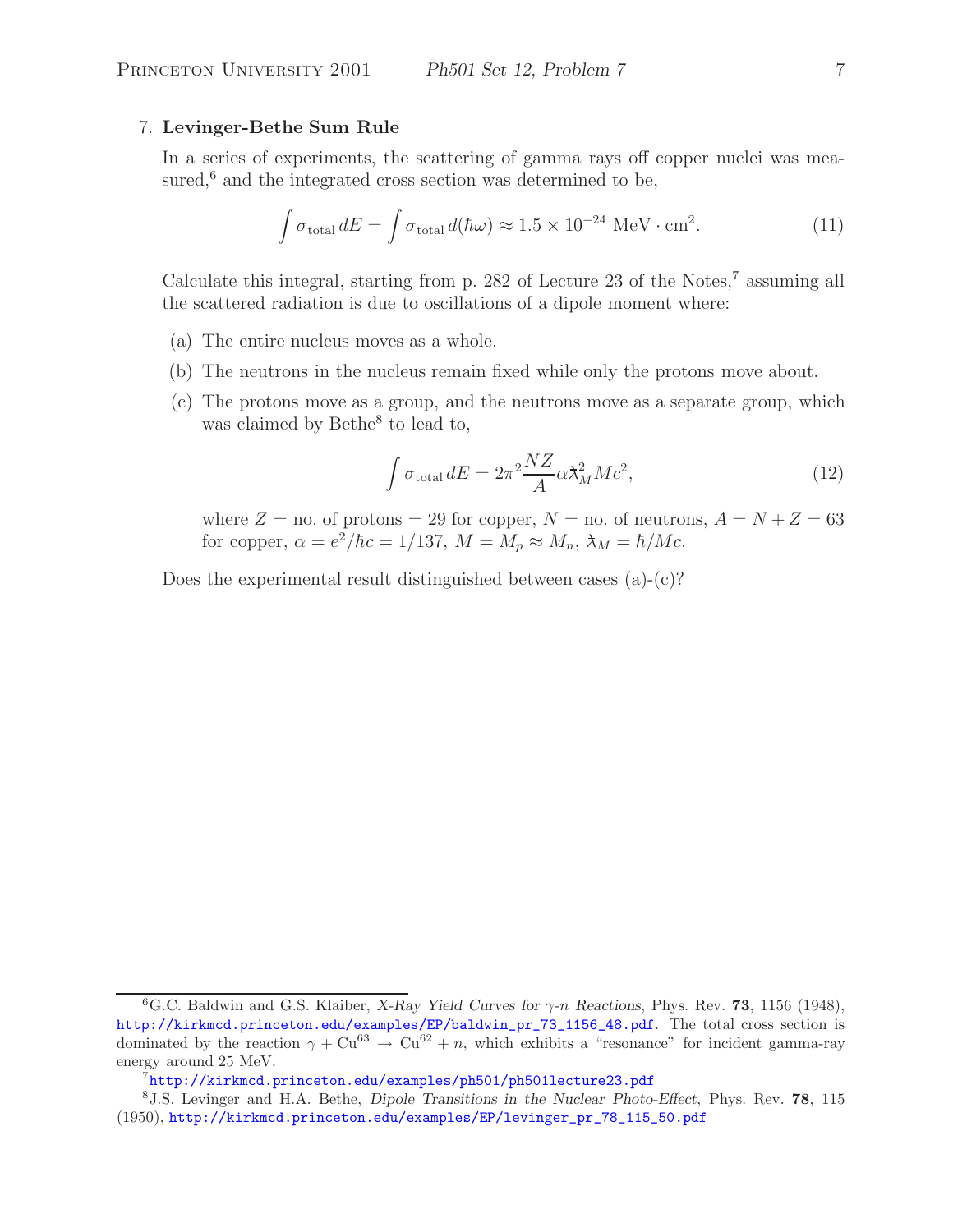8. What is the minium angular frequency of an electromagnetic what that could propagate in "free" space without attenuation, according to the model of the index of refraction reviewed on p. 282 of Lecture 23 of the Notes,<sup>9</sup> supposing there is one (free) electron per cubic centimeter?

For frequencies higher that the critical frequency considered above, is there actually "no attenuation"? For example, at optical frequencies the wavelength  $\lambda$  is small compared to average distance between the scattering centers postulated above. Then, it is not plausible that the scattered radiation adds coherently to produce "no attenuation". Rather, the scattered radiation is effectively lost to an observer looking at, say, a distant star. What is the attenuation length for light from a star that is "lost" in this manner?

*The concept of a scattering cross section is reviewed at* https://en.wikipedia.org/wiki/Cross\_section\_(physics)

*The weak scattering of light by intergalactic electrons has been hard to measure accurately on Earth due to "foreground" scattering by "dust" in the Solar system. A satellite sent beyond Pluto to observe the scattered light has recently been reported to have seen about twice as much scattered light as can be attributed to stars in distant galaxies.*<sup>10</sup>

<sup>9</sup>http://kirkmcd.princeton.edu/examples/ph501/ph501lecture23.pdf

<sup>10</sup>T.R. Lauer *et al.*, *Anomalous Flux in the Cosmic Optical Background Detected with New Horizons Observations*, Ap. J. Lett. 927, L8 (2022),

http://kirkmcd.princeton.edu/examples/cosmology/lauer\_apjl\_927\_L8\_22.pdf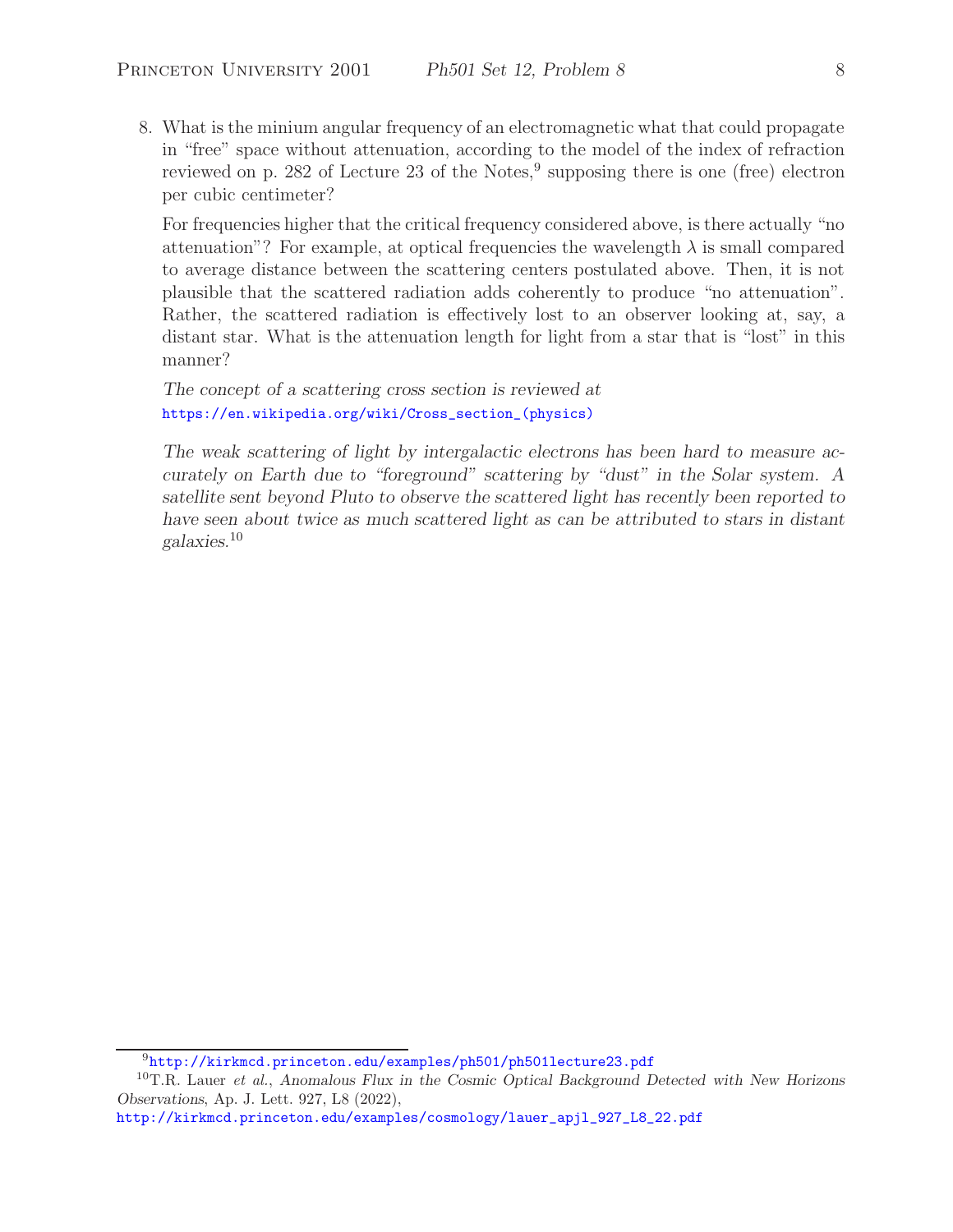## 9. **Gravitational Redshift**

In 1911, Einstein gave a simple, approximate, non-quantum derivation of the gravitational redshift of light as it propagates away from a massive body. As in Lecture 24 of the Notes, $^{11}$  there are two key ingredients:

- The **principle of equivalence**, to related physics in a uniform gravitational field to that in a uniformly accelerated frame (without gravity).
- The use of **instantaneous inertial frames**, to relate physics in an accelerated frame to that in an inertial frame – for a short time.

As in the Notes, consider an accelerated frame A that coincides with inertial frame I at time  $t = 0 = t'$  and has acceleration g (with respect to frame I') along the z' axis.<sup>12</sup>

At time  $t = 0$  light is emitted with frequency  $\nu_0$  from a source at rest at the origin in frame A. This light is detected by an observer at rest at  $(0, 0, z_1)$  in frame A where it is found to have frequency  $\nu_1$ .

Consider a second frame  $I''$ , which is the instantaneous inertial frame that coincides with frame A at the moment when the light is observed. Use a special-relativity analysis of the Doppler effect to show that,

$$
\nu_1 = \frac{\nu_0}{1 + gz_1/c^2} + \mathcal{O}\left(\frac{g^2 z_1^2}{c^4}\right), \qquad \Rightarrow \qquad \nu_1 = \frac{\nu_0}{1 + \Phi(z_1)/c^2},\tag{13}
$$

in a uniform gravitational field with gravitational potential  $\Phi(0) = 0$ .

<sup>11</sup>http://kirkmcd.princeton.edu/examples/ph501/ph501set12.pdf

<sup>12</sup>You can ignore the distinction between (discussed on p. 268 of Lecture 22,

http://kirkmcd.princeton.edu/examples/ph501/ph501lecture22.pdf) between uniform acceleration with repect to frame A and that with respect to frame I', whic distinction was not yet well understood in 1911.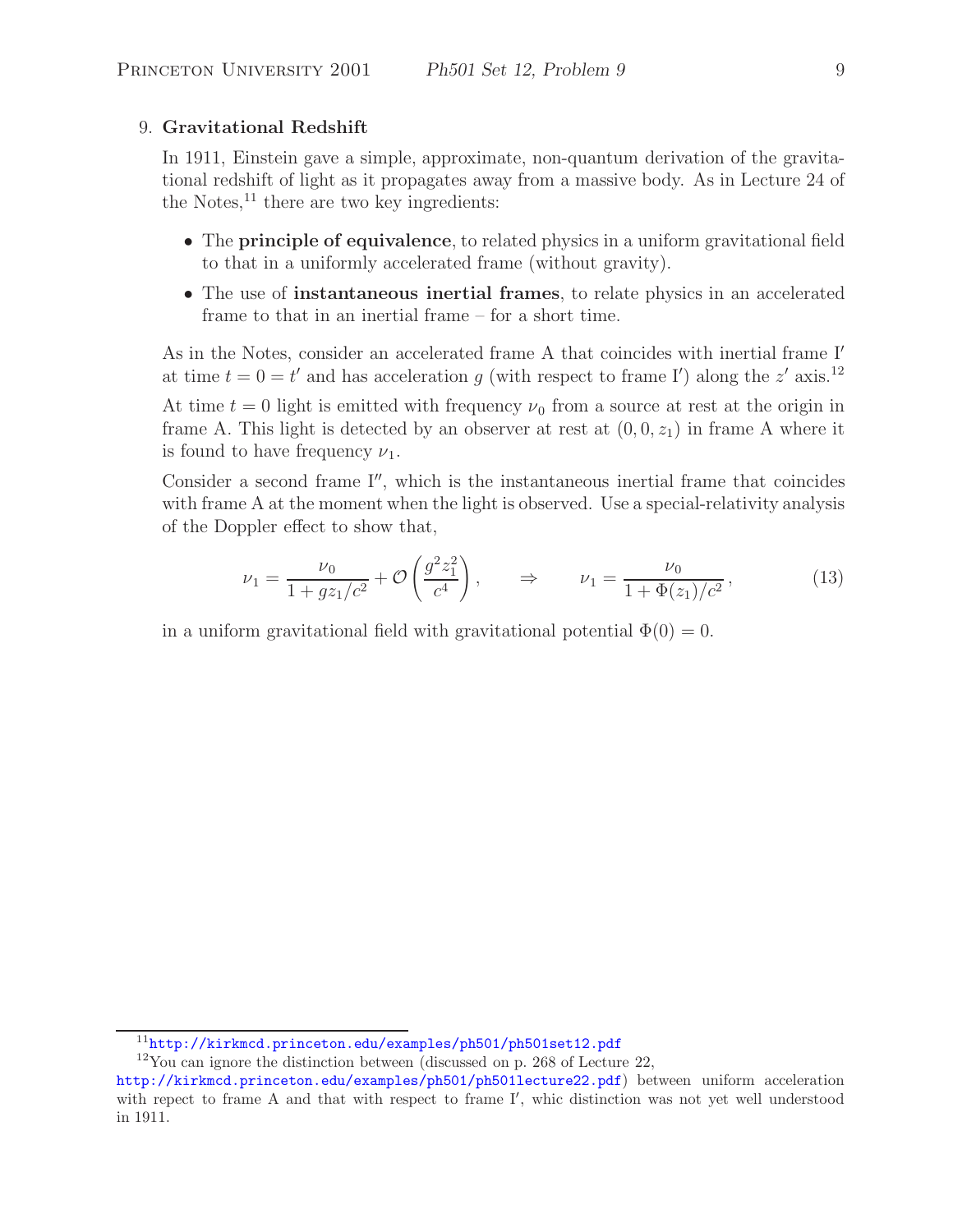## **Solutions**

# 1. *This solution is abstracted from* http://kirkmcd.princeton.edu/examples/transmom2.pdf

The general sense of the answer has been given by Poynting,<sup>13</sup> who noted that an electromagnetic field can be said to contain a flux of energy (energy per unit area per unit time) given by,

$$
\mathbf{S} = \frac{c}{4\pi} \mathbf{E} \times \mathbf{B},\tag{14}
$$

in Gaussian units, where **E** is the electric field, **B** is the magnetic field (taken to be in vacuum throughout this paper) and  $c$  is the speed of light in vacuum.

Thomson<sup>14,15,16</sup> and Poincaré<sup>17</sup> noted that this flow of energy can also be associated with a momentum density given by,

$$
\mathbf{p}_{\text{field}} = \frac{\mathbf{S}}{c^2} = \frac{\mathbf{E} \times \mathbf{B}}{4\pi c} = \frac{(\mathbf{E}_{\text{wave}} + \mathbf{E}_{\text{charge}}) \times (\mathbf{B}_{\text{wave}} + \mathbf{B}_{\text{charge}})}{4\pi c}.
$$
 (15)

Hence, in the problem of a free electron in a plane electromagnetic wave we are led to seek an electromagnetic field momentum that is equal and opposite to the mechanical momentum of the electron. However, this field momentum should not include either of the self-momenta  $(\mathbf{E}_{wave} \times \mathbf{B}_{wave})/4\pi c$  or  $(\mathbf{E}_{charge} \times \mathbf{B}_{charge})/4\pi c$ . The former is independent of the electron, while the latter can be considered as a part of the mechanical momentum of the electron according to the concept of "renormalization".

We desire to show that the **interaction** field momentum,

$$
\mathbf{P}_{\text{int}} = \int \mathbf{p}_{\text{int}} \ d\text{Vol} = \int d\text{Vol} \frac{\mathbf{E}_{\text{wave}} \times \mathbf{B}_{\text{charge}} + \mathbf{E}_{\text{charge}} \times \mathbf{B}_{\text{wave}}}{4\pi c},\tag{16}
$$

is equal and opposite to the mechanical momentum of the electron.

We consider a plane electromagnetic wave that propagates in the  $+z$  direction of a rectangular coordinate system. For linear polarization along **x**,

$$
\mathbf{E}_{\text{wave}} = E_0 \cos(kz - \omega t) \hat{\mathbf{x}}, \qquad \mathbf{B}_{\text{wave}} = E_0 \cos(kz - \omega t) \hat{\mathbf{y}}, \tag{17}
$$

where  $\omega = kc$  is the angular frequency of the wave,  $k = 2\pi/\lambda$  is the wave number and  $\hat{\mathbf{x}}$  is a unit vector in the x direction, *etc.* 

<sup>13</sup>J.H. Poynting, *On the Transfer of Energy in the Electromagnetic Field*, Phil. Trans. Roy. Soc. London **175**, 343 (1884), http://kirkmcd.princeton.edu/examples/EM/poynting\_ptrsl\_175\_343\_84.pdf

<sup>14</sup>J.J. Thomson, *On the Illustration of the Properties of the Electric Field by Means of Tubes of Electrostatic Induction*, Phil. Mag. **31**, 149 (1891),

http://kirkmcd.princeton.edu/examples/EM/thomson\_pm\_31\_149\_91.pdf

<sup>15</sup>J.J. Thomson, *Recent Researches in Electricity and Magnetism* (Clarendon Press, 1893), http://kirkmcd.princeton.edu/examples/EM/thomson\_recent\_researches\_sec\_1-16.pdf

<sup>16</sup>K.T. McDonald, *J.J. Thomson and "Hidden" Momentum* (Apr. 30, 2014),

http://kirkmcd.princeton.edu/examples/thomson.pdf

<sup>&</sup>lt;sup>17</sup>H. Poincaré, *Théorie de Lorentz et le Principe de la Réaction*, Arch. Neérl. **5**, 252 (1900), http: //kirkmcd.princeton.edu/examples/EM/poincare\_an\_5\_252\_00.pdf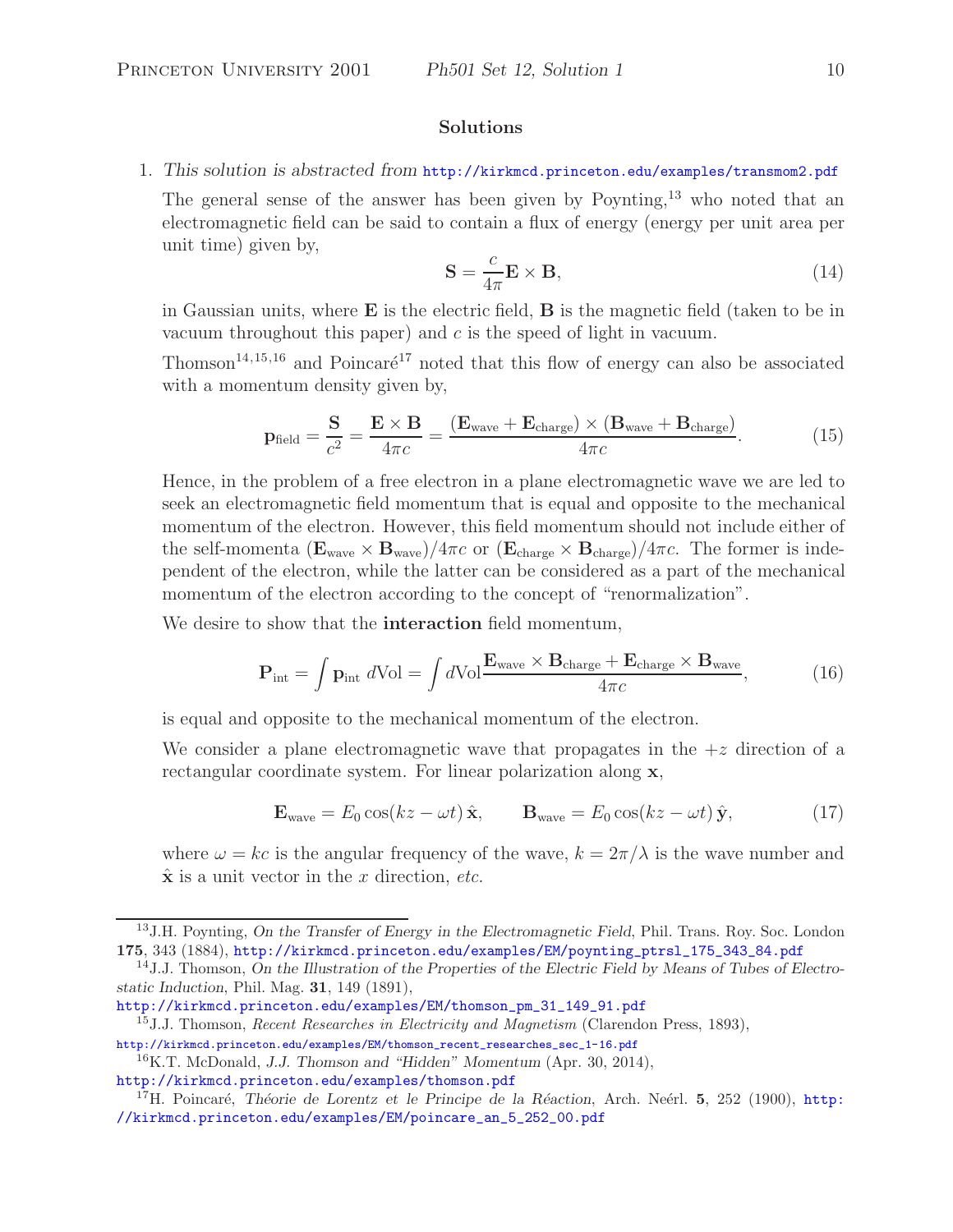### **Transverse Momentum of the Electron in a Weak Wave**

A free electron of mass m oscillates in this field such that its average position is at the origin. This simple statement hides the subtlety that our frame of reference is the average rest frame of the electron when inside the wave, and is not the lab frame of an electron that is initially at rest, but which is overtaken by a wave. If the velocity of the oscillating electron is small, we can ignore the  $\mathbf{v}/c \times \mathbf{B}$  force, and take the motion to be entirely in the plane  $z = 0$ . Then, (also ignoring radiation damping) the equation of motion of the electron is,

$$
m\ddot{\mathbf{x}} = e\mathbf{E}_{\text{wave}}(0, t) = e\hat{\mathbf{x}}E_0 \cos \omega t.
$$
 (18)

Using eq. (17) we find the position of the electron to be,

$$
\mathbf{x} = -\frac{e}{m\omega^2} \hat{\mathbf{x}} E_0 \cos \omega t.
$$
 (19)

and the mechanical transverse momentum of the electron is,

$$
\mathbf{P}_{\text{mech},\perp} = m\dot{\mathbf{x}} = \frac{e}{\omega}\hat{\mathbf{x}}E_0\sin\omega t.
$$
 (20)

It is important to note that  $P_{\text{mech}, \perp}$  is proportional to the first power of the wave field strength.

### **Longitudinal Motion of the Electron**

The root-mean-square (rms) transverse velocity of the electron is,

$$
v_{\rm rms} = \sqrt{\langle \dot{x}^2 \rangle} = \frac{eE_{\rm rms}}{m\omega c}c. \tag{21}
$$

The condition that  $\mathbf{v}/c \times \mathbf{B}$  small is then,

$$
\eta \equiv \frac{eE_{\rm rms}}{m\omega c} \ll 1,\tag{22}
$$

where the dimensionless measure of field strength,  $\eta$ , is a Lorentz invariant. Similarly, the rms departure of the electron from the origin is,

$$
x_{\rm rms} = \frac{eE_{\rm rms}}{m\omega^2} = \frac{\eta\lambda}{2\pi}.
$$
\n(23)

Thus, condition (22) also insures that the extent of the motion of the electron is small compared to a wavelength, and so we may use the dipole approximation when considering the fields of the oscillating electron.

In the weak-field approximation, we can now use eq. (20) for the velocity to evaluate the second term of the Lorentz force,

$$
e\frac{\mathbf{v}}{c} \times \mathbf{B} = \frac{e^2 E_x^2}{2m\omega c} \hat{\mathbf{z}} \sin 2\omega t.
$$
 (24)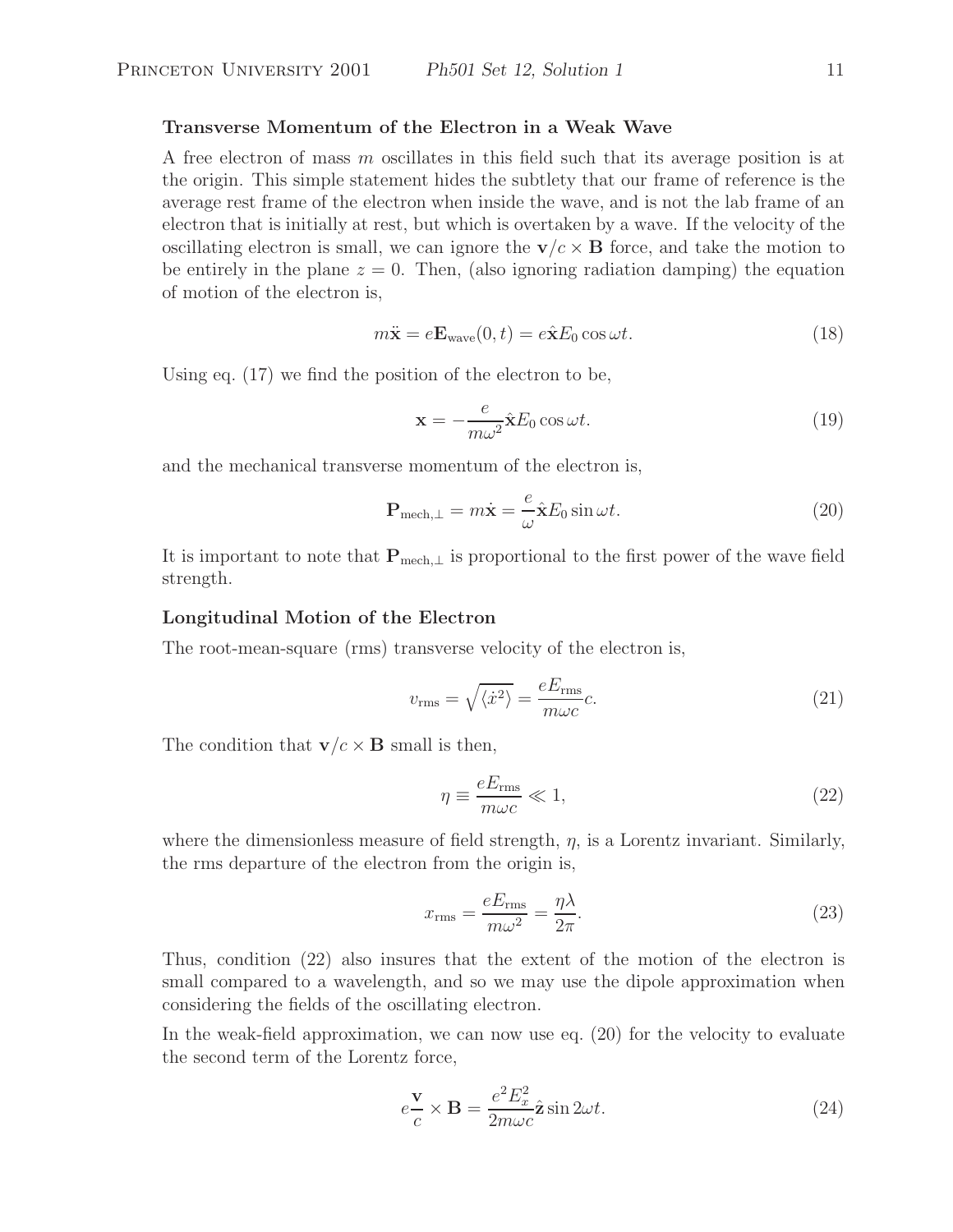This term vanishes for circular polarization, in which case the motion is wholly in the transverse plane. However, for linear polarization the  $\mathbf{v}/c \times \mathbf{B}$  force leads to oscillations along the z axis at frequency  $2\omega$ , as first analyzed in general by Landau.<sup>18</sup>

For polarization along the x-axis, the x-z motion has the form of a "figure 8", which for weak fields  $(\eta \ll 1)$  is described by,

$$
x = -\frac{eE_x}{m\omega}\cos\omega t, \qquad z = -\frac{e^2E_x^2}{8m^2\omega^3c}\sin 2\omega t.
$$
 (25)

If the electron had been at rest before the arrival of the plane wave, then inside the wave it would move with an average drift velocity given by,

$$
v_z = \frac{\eta^2/2}{1 + \eta^2/2}c,\tag{26}
$$

along the direction of the wave vector, as first deduced by McMillan.<sup>19</sup> In the present paper, we work in the frame in which he electron has no average velocity along the  $z$  axis. Therefore, prior to its encounter with the plane wave the electron had been moving in the negative z direction with speed given by eq.  $(26)$ .

# The Interference Term P<sub>wave,static</sub>

The oscillating charge has oscillating fields, and the strength of those oscillating fields is proportional to the strength of the incident wave field. Hence, if we insert the oscillating fields of the charge into eq. (16), the interaction momentum will be quadratic in the wave field strength. This momentum cannot possibly balance the mechanical transverse momentum (20).

For the interaction momentum (16) to yield a result proportional to the wave field strength, we need to insert a field associated with the charge that is independent of the wave field. Thus, we are led to consider the static field of the charge.

Indeed, the fields associated with the electron can be regarded as the superposition of those of an electron at rest at the origin plus those of a dipole consisting of the actual oscillating electron and a positron at rest at the origin. Thus, we can write the electric field of the electron as  $\mathbf{E}_{\text{static}} + \mathbf{E}_{\text{osc}}$ , and the magnetic field as  $\mathbf{B}_{\text{osc}}$ .

The interaction field momentum density can now be written,

$$
\mathbf{p}_{\text{int}} = \mathbf{p}_{\text{wave}, \text{static}} + \mathbf{p}_{\text{wave}, \text{osc}},\tag{27}
$$

where,

$$
\mathbf{p}_{\text{wave,static}} = \frac{\mathbf{E}_{\text{static}} \times \mathbf{B}_{\text{wave}}}{4\pi c}.
$$
 (28)

<sup>18</sup>L. Landau and E.M. Lifshitz, *The Classical Theory of Fields*, 4th ed. (Pergamon Press, 1975), Prob. 2, § 47 and Prob. 2, § 49, http://kirkmcd.princeton.edu/examples/EM/landau\_ctf\_75.pdf

p. 112 of the 1941 Russian edition, http://kirkmcd.princeton.edu/examples/EM/landau\_teoria\_polya\_41.pdf <sup>19</sup>E.M. McMillan, *The Origin of Cosmic Rays*, Phys. Rev. **79**, 498 (1950),

http://kirkmcd.princeton.edu/examples/accel/mcmillan\_pr\_79\_498\_50.pdf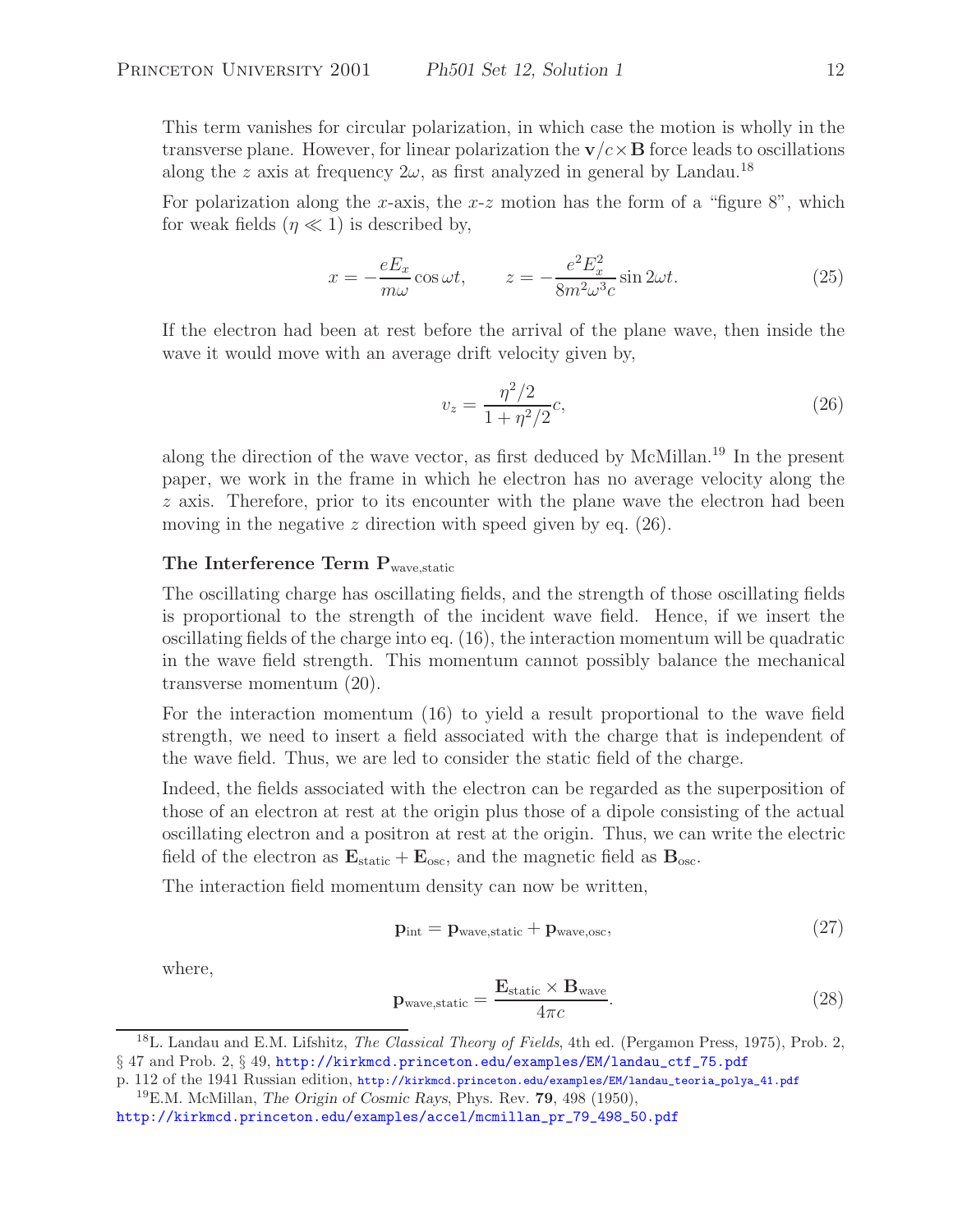and,

$$
\mathbf{p}_{\text{wave,osc}} = \frac{\mathbf{E}_{\text{wave}} \times \mathbf{B}_{\text{osc}} + \mathbf{E}_{\text{osc}} \times \mathbf{B}_{\text{wave}}}{4\pi c}.
$$
 (29)

We recall from eqs. (20) and (25) that the transverse mechanical momentum of the oscillating electron has pure frequency  $\omega$ . Since the wave and the oscillating part of the electron's field each have frequency  $\omega$ , the term  $\mathbf{p}_{wave,osc}$  contains harmonic functions of  $\omega^2$ , which can be resolved into a static term plus ones in frequency  $2\omega$ . Hence, we have a second reason why we should not expect this term to cancel the mechanical momentum. Rather, we look to the term  $\mathbf{p}_{wave, static}$ , since this has pure frequency  $\omega$ . The term  $\mathbf{p}_{\text{wave,osc}}$  cancels the longitudinal momentum associated with the "figure-8" motion, and also includes a "hidden momentum" related to the fact that the average rest frame of an electron inside the wave is not the rest frame of the electron in the absence of the wave, as sketched in secs. 3-4.<sup>20</sup>

The static field of the electron at the origin is, in rectangular coordinates,

$$
\mathbf{E}_{\text{static}} = \frac{e}{r^3} (x\hat{\mathbf{x}} + y\hat{\mathbf{y}} + z\hat{\mathbf{z}}),\tag{30}
$$

where  $r$  is the distance from the origin to the point of observation. Combing this with eq.  $(17)$  we have,

$$
\mathbf{p}_{\text{wave,static}} = \frac{e}{4\pi c r^3} \{-z\hat{\mathbf{x}} + x\hat{\mathbf{z}}\} E_0 \cos(kz - \omega t). \tag{31}
$$

When we integrate this over all space to find the total field momentum, the term in  $\hat{z}$ vanishes as it is odd in x. Likewise, after expanding  $\cos(kz-\omega t)$ , the terms proportional to  $z \cos kz$  vanish on integration. The remaining term is thus,

$$
\mathbf{P}_{\text{wave,static}} = \int d\text{Vol} \, \mathbf{p}_{\text{wave,static}} \tag{32}
$$
\n
$$
= -\frac{e}{4\pi c} \hat{\mathbf{x}} E_0 \sin \omega t \int_V \frac{z \sin kz}{r^3}
$$
\n
$$
= -\frac{e}{\omega} \hat{\mathbf{x}} E_0 \sin \omega t = -\mathbf{P}_{\text{mech},\perp},
$$

after an elementary volume integration (that involves integration by parts twice).<sup>21</sup>

<sup>20</sup>K.T. McDonald and K. Shmakov, *The Classical "Dressing" of a Free Electron in a Plane Electromagnetic Wave*; http://kirkmcd.princeton.edu/accel/dressing.pdf

$$
\int_{V} \frac{z \sin kz}{r^3} = 2\pi \int_{0}^{\infty} dr \int_{-1}^{1} du u \sin(kru) = 2\pi \int_{0}^{\infty} dr \left[ -\frac{u \cos(kru)}{kr} \Big|_{-1}^{1} + \int_{-1}^{1} du \frac{\cos(kru)}{kr} \right]
$$
(33)  
= -4\pi \int\_{0}^{\infty} dr \frac{\cos(kr)}{kr} + 4\pi \int\_{0}^{\infty} dr \frac{\sin(kr)}{k^{2}r^{2}} = -4\pi \int\_{0}^{\infty} dr \frac{\cos(kr)}{kr} - 4\pi \frac{\sin(kr)}{k^{2}r} \Big|\_{0}^{\infty} + 4\pi \int\_{0}^{\infty} dr \frac{\cos(kr)}{kr} = \frac{4\pi}{k}.(33)  

$$
\sin(kr)/k^{2}r^{2} - \cos(kr)/kr \stackrel{at}{=} \sqrt{\sum_{n=0}^{\infty} \sum_{n=0}^{\infty} dr \frac{\cos(kr)}{k^{2}r^{2}}}
$$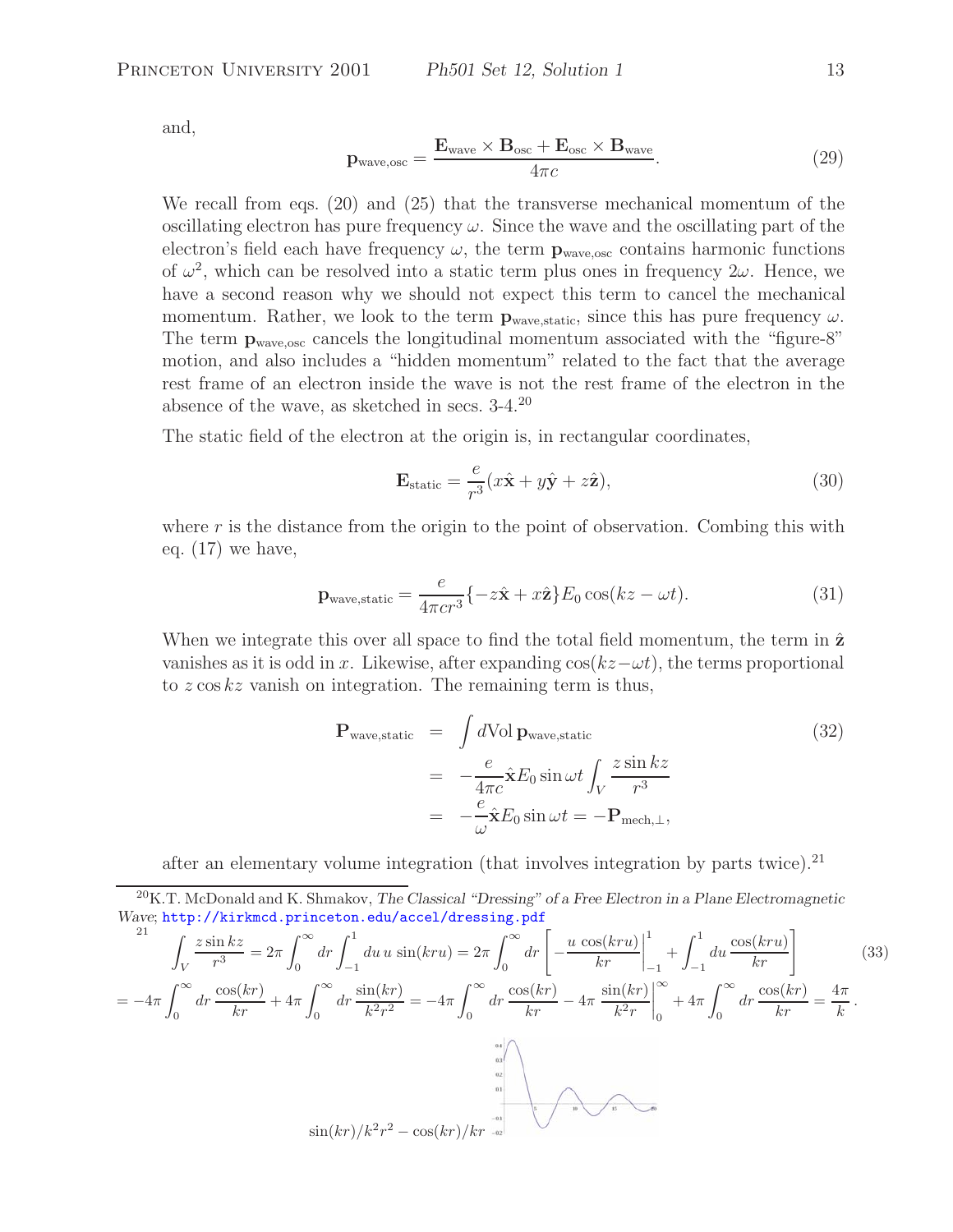It is noteworthy that the integration is independent of any hypothesis as to the size of a classical electron. Indeed, the integrand of eq. (32) can be expressed as  $\cos \theta \sin(kr \cos \theta)/r^2$  via the substitution  $z = r \cos \theta$ . Hence, the integral over a spherical shell varies as  $\sin(kr)/k^2r^2 - \cos(kr)/kr$  (see footnote 10), and significant contributions to the integral occur for radii up to one wavelength of the electromagnetic wave. This contrasts with the self-momentum density of the electron which is formally divergent; if the integration is cut off at a minimum radius (the classical electron radius), the dominant contribution occurs within twice that radius.

# **The Momentum P**wave,osc

We could continue the analysis to consider the interaction field momentum  $P_{wave,osc}$ , but this leads to various subtleties. For discussion, see the link at the beginning of this solution.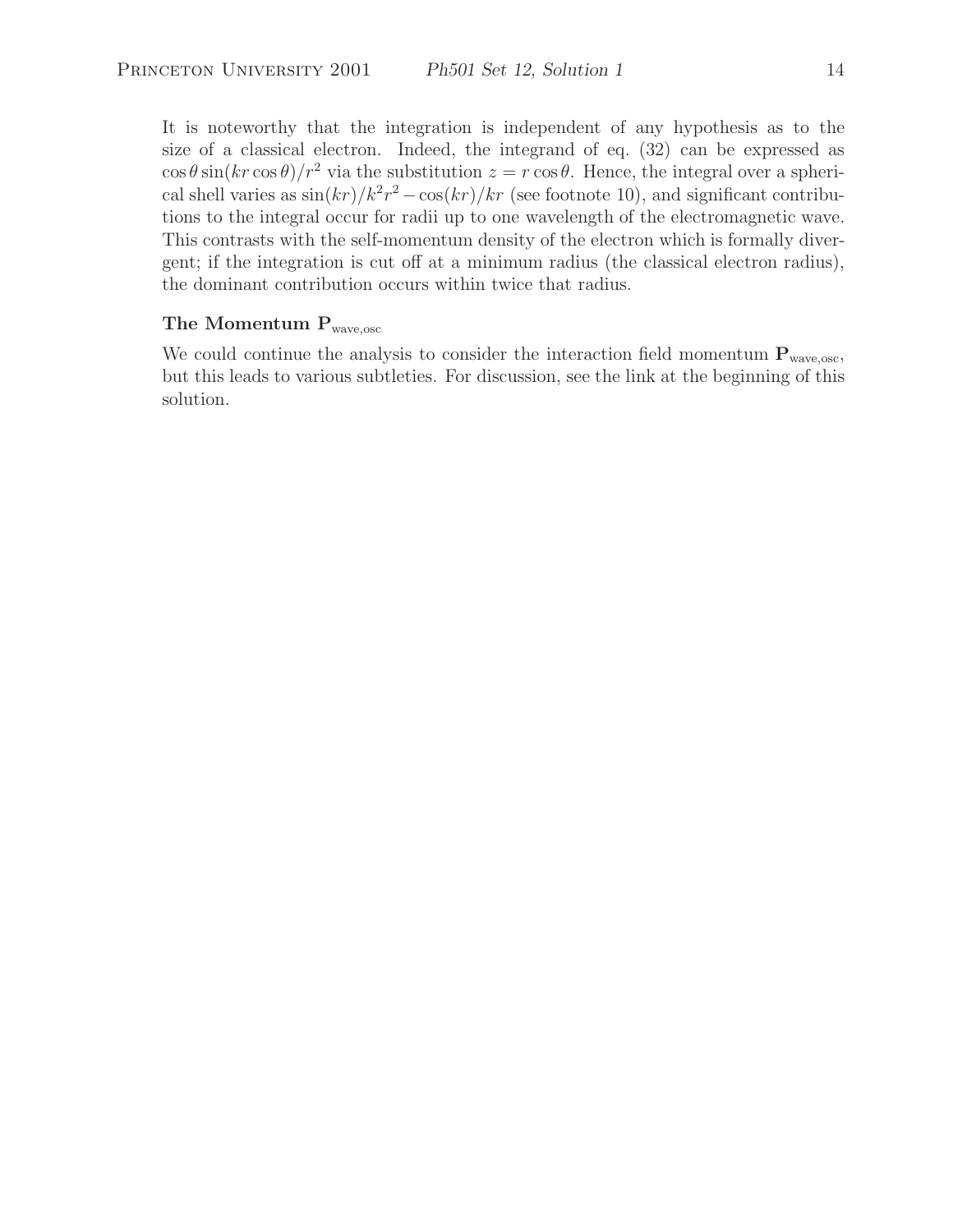2. A circularly polarized electromagnetic wave of angular frequency  $\omega$  is incident on a free electron of charge  $e$  and rest mass  $m$ .

Taking the origin to be at the time-average position of the electron, its steady motion in the circularly polarized wave is uniform circular motion at angular frequency  $\omega$  in a circle of radius  $r$  in the plane perpendicular to the direction of the wave. Further, the radius vector to the electron is in line with **E**, and hence perpendicular to **B**, such that the electron's velocity is parallel to the magnetic field, Then, the equation of motion is,

$$
F = eE = \gamma ma = \gamma m\omega^2 r = \gamma m\omega v = \gamma m\omega \beta c,\tag{34}
$$

$$
\frac{eE}{m\omega c} \equiv \eta = \gamma \beta, \qquad \eta^2 = \frac{\beta^2}{1 - \beta^2}, \qquad \beta^2 = \frac{\eta^2}{1 + \eta^2}, \qquad \gamma^2 = 1 + \eta^2, \qquad r = \frac{eE}{\gamma m \omega^2}.
$$
 (35)

We also note that the acceleration of the electron in this uniform circular motion is,

$$
a = \frac{eE}{\gamma m} \left( = \omega \beta c = \frac{\omega \eta c}{\sqrt{1 + \eta^2}} = \frac{\omega \eta c}{\gamma} \right). \tag{36}
$$

(a) The radiated intensity in the instantaneous rest frame of the electron is given by the Larmor formula,

$$
\frac{dU^*}{dt^*} = \frac{2e^2a^{*2}}{3c^3} = \frac{dU}{dt},
$$
\n(37)

and this intensity is a Lorentz invariant, as discussed on p. 237, Lecture 20 of the Notes,<sup>22</sup> and so equals  $dU/dt$ , as measured at the charge in the lab frame. In the present case, the lab-frame acceleration **a** is perpendicular to the velocity **v**, for which  $a^* = \gamma^2 a$ , as discussed on p. 243, Lecture 20 of the Notes. Hence,

$$
\frac{dU}{dt} = \frac{2e^2\gamma^4a^2}{3c^3} = \frac{2e^4\gamma^2E^2}{3m^2c^3} = \frac{2e^4E^2}{3m^2c^3}(1+\eta^2). \tag{38}
$$

(b) The leading terms in a multipole expansion of the radiated intensity according to a fixed, distant observer are those associated the electric dipole moment **p**, the magnetic dipole moment **m**, and the electric quadrupole (3-tensor) moment  $Q_{ii}$ . These were considered for the present example in Prob. 7, Set 8,

http://kirkmcd.princeton.edu/examples/ph501set8.pdf, where it was noted that there is no magnetic dipole radiation, while eq. (25) of Set 8 says,

$$
\frac{dU_{E1}}{dt} = \frac{2e^2r^2\omega^4}{3c^3} = \frac{2e^4E^2}{3\gamma^2m^2c^3},\tag{39}
$$

and eqs. (26) and (162) of Set 8 imply that,

$$
\frac{dU_{E_2}}{dt} = \frac{8e^2r^4\omega^6}{5c^3} = \frac{dU_{E1}}{dt}\frac{12r^2\omega^2}{5c^2} = \frac{dU_{E1}}{dt}\frac{12\eta^2}{5\gamma^2}.
$$
\n(40)

 $^{22}$ http://kirkmcd.princeton.edu/examples/ph501/ph501lecture20.pdf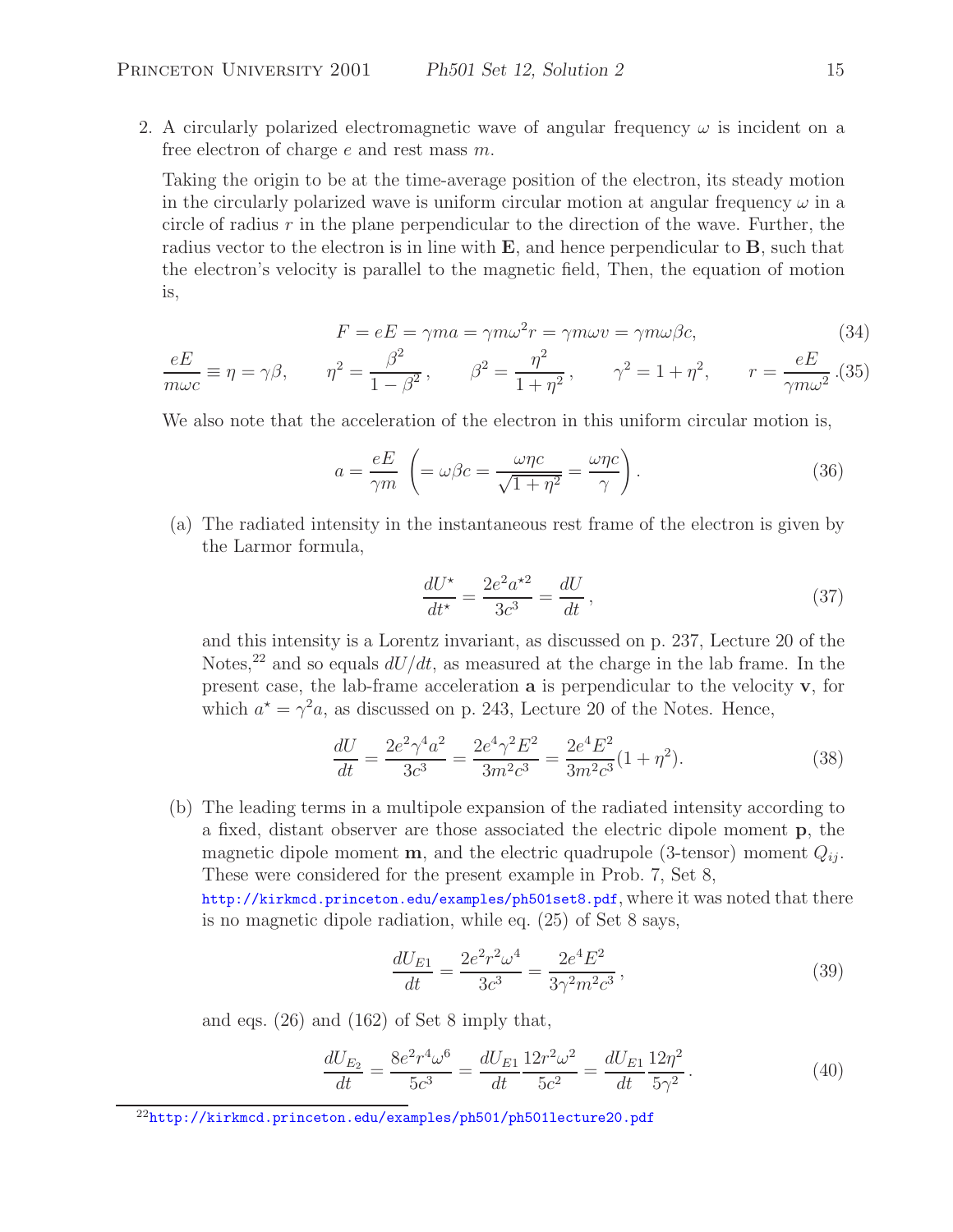The multipole expansion for the radiated power can now be written as,

$$
\frac{dU}{dt} = \frac{dU_{E1}}{dt} + \frac{dU_{E2}}{dt} + \dots = \frac{2e^4E^2}{3\gamma^2m^2c^3} \left(1 + \frac{12\eta^2}{5\gamma^2} + \dots\right) \approx \frac{2e^4E^2}{3m^2c^3} \left(1 + \frac{7\eta^2}{5} + \dots\right),
$$
(41)

where the approximation holds for  $\eta^2 \ll 1$ , which is the realm for which it suffices to consider only the leading terms in the multipole expansion.<sup>23</sup>

As in Prob. 7, Set 8, we note that in this example the electric-dipole radiation varies with angular frequency  $\omega$ , but the electric-quadrupole radiation varies with frequency  $2\omega$ .

 $^{23}$ Comparison of eqs. (38) and (41) suggests that we should also consider magnetic-quadrupole radiation.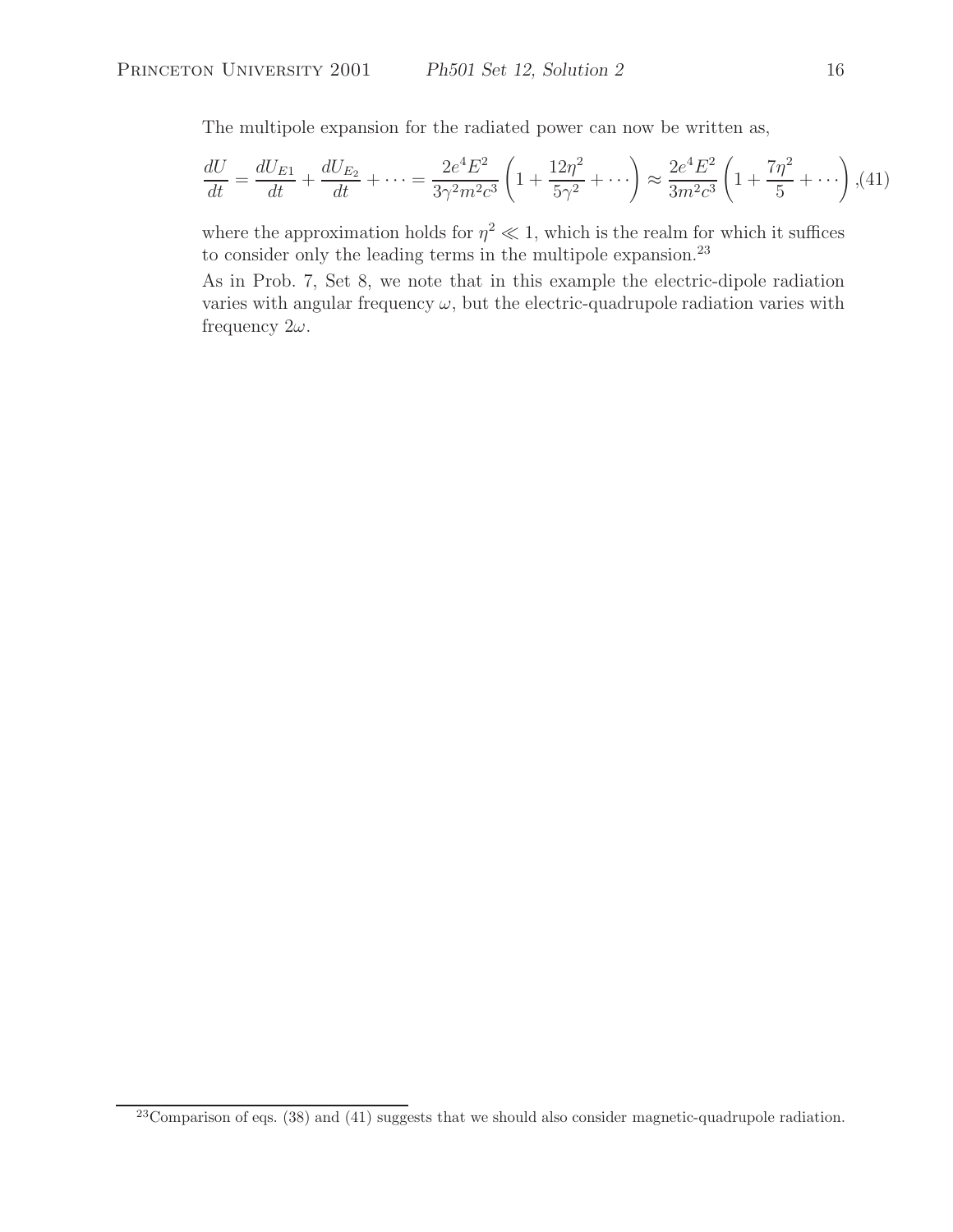3. We consider an elliptically polarized plane electromagnetic wave in vacuum,

$$
\mathbf{E}_{\rm in} = (\mathbf{a} + \mathbf{b}) e^{i(kz - \omega t)}, \qquad \mathbf{B}_{\rm in} = \hat{\mathbf{z}} \times \mathbf{E}_{\rm in}, \tag{42}
$$

where  $a \neq b$  in general, while  $\mathbf{a} \cdot \mathbf{b} = 0 = \mathbf{a} \cdot \hat{\mathbf{z}} = \mathbf{b} \cdot \hat{\mathbf{z}}$  and  $\omega = kc$ .

If this wave is incident on a free electron of charge  $e$  and mass  $m$ , leading to motion with speed  $v \ll c$ , where c is the speed of light in vacuum, the steady-state motion  $\mathbf{x} = \mathbf{x}_0 e^{i(kz-\omega t)}$  of the charge is approximately given by

$$
m\ddot{\mathbf{x}} = \mathbf{F} = e\left(\mathbf{E}_{\text{in}} + \frac{\mathbf{v}}{c} \times \mathbf{B}_{\text{in}}\right) \approx e\left(\mathbf{a} + \mathbf{b}\right) e^{i(kz - \omega t)},\tag{43}
$$

neglecting the very small term  $\mathbf{v}/c \times \mathbf{B}_{\text{in}}$  when  $v \ll c$ . Then, noting that the electricdipole moment is  $\mathbf{p} = e\mathbf{x}$ , the time-average radiated intensity has the angular distribution, in the electric-dipole approximation (which is valid for  $v \ll c$ ),

$$
\left\langle \frac{d^2 U}{dt \, d\Omega} \right\rangle = \frac{1}{2} \frac{|\ddot{\mathbf{p}} \times \hat{\mathbf{n}}|^2}{4\pi c^3} = \frac{e^4}{8\pi c^3 m^2} |(\mathbf{a} + \mathbf{b}) \times \hat{\mathbf{n}}|^2
$$

$$
= \frac{e^4}{8\pi c^3 m^2} \left( |\mathbf{a} \times \hat{\mathbf{n}}|^2 + |\mathbf{b} \times \hat{\mathbf{n}}|^2 + 2 |(\mathbf{a} \times \hat{\mathbf{n}}) \cdot (\mathbf{b} \times \hat{\mathbf{n}})| \right)
$$

$$
= \frac{e^4}{8\pi c^3 m^2} \left( |\mathbf{a} \times \hat{\mathbf{n}}|^2 + |\mathbf{b} \times \hat{\mathbf{n}}|^2 - 2Re[(\mathbf{a} \cdot \hat{\mathbf{n}})(\mathbf{b} \cdot \hat{\mathbf{n}})] \right). \tag{44}
$$

recalling p. 186 of Lecture 16,<sup>24</sup> and using the vector identity that  $(\mathbf{a} \times \mathbf{c}) \cdot (\mathbf{b} \times \mathbf{d}) =$  $(\mathbf{a} \cdot \mathbf{b})(\mathbf{c} \cdot \mathbf{d}) - (\mathbf{a} \cdot \mathbf{d})(\mathbf{b} \cdot \mathbf{c}).$ 

The time-average incident flux of electromagnetic energy is given by the time-average Poynting vector,

$$
\langle \mathbf{S}_{\rm in} \rangle = \frac{1}{2} \frac{c}{4\pi} Re(\mathbf{E} \times \mathbf{B}^*) = \frac{c}{8\pi} Re \{ [(\mathbf{a} + \mathbf{b}) \times [\hat{\mathbf{z}} \times (\mathbf{a}^* + \mathbf{b}^*)] \}
$$
  
=  $\frac{c}{8\pi} Re \{ (\mathbf{a} + \mathbf{b}) \cdot (\mathbf{a}^* + \mathbf{b}^*) \hat{\mathbf{z}} - [(\mathbf{a} + \mathbf{b}) \cdot \hat{\mathbf{z}}] (\mathbf{a}^* + \mathbf{b}^*) \}$   
=  $\frac{c}{8\pi} (|\mathbf{a}|^2 + |\mathbf{b}|^2).$  (45)

Then, the scattering cross section is, recalling p. 275 of Lecture 23,<sup>25</sup>

$$
\frac{d\sigma}{d\Omega} = \frac{\langle d^2 U/dt \, d\Omega \rangle}{\langle S_{\text{in}} \rangle} = \frac{e^4}{m^2 c^4} \frac{|\mathbf{a} \times \hat{\mathbf{n}}|^2 + |\mathbf{b} \times \hat{\mathbf{n}}|^2 - 2Re[(\mathbf{a} \cdot \hat{\mathbf{n}})(\mathbf{b} \cdot \hat{\mathbf{n}})]}{|\mathbf{a}|^2 + |\mathbf{b}|^2}
$$

$$
= r_e^2 \frac{|\mathbf{a} \times \hat{\mathbf{n}}|^2 + |\mathbf{b} \times \hat{\mathbf{n}}|^2 - 2Re[(\mathbf{a} \cdot \hat{\mathbf{n}})(\mathbf{b} \cdot \hat{\mathbf{n}})]}{|\mathbf{a}|^2 + |\mathbf{b}|^2}, \tag{46}
$$

where  $r_e = e^2/mc^2$  is the classical electron radius.

<sup>24</sup>http://kirkmcd.princeton.edu/examples/ph501/ph501lecture16.pdf

<sup>25</sup>http://kirkmcd.princeton.edu/examples/ph501/ph501lecture23.pdf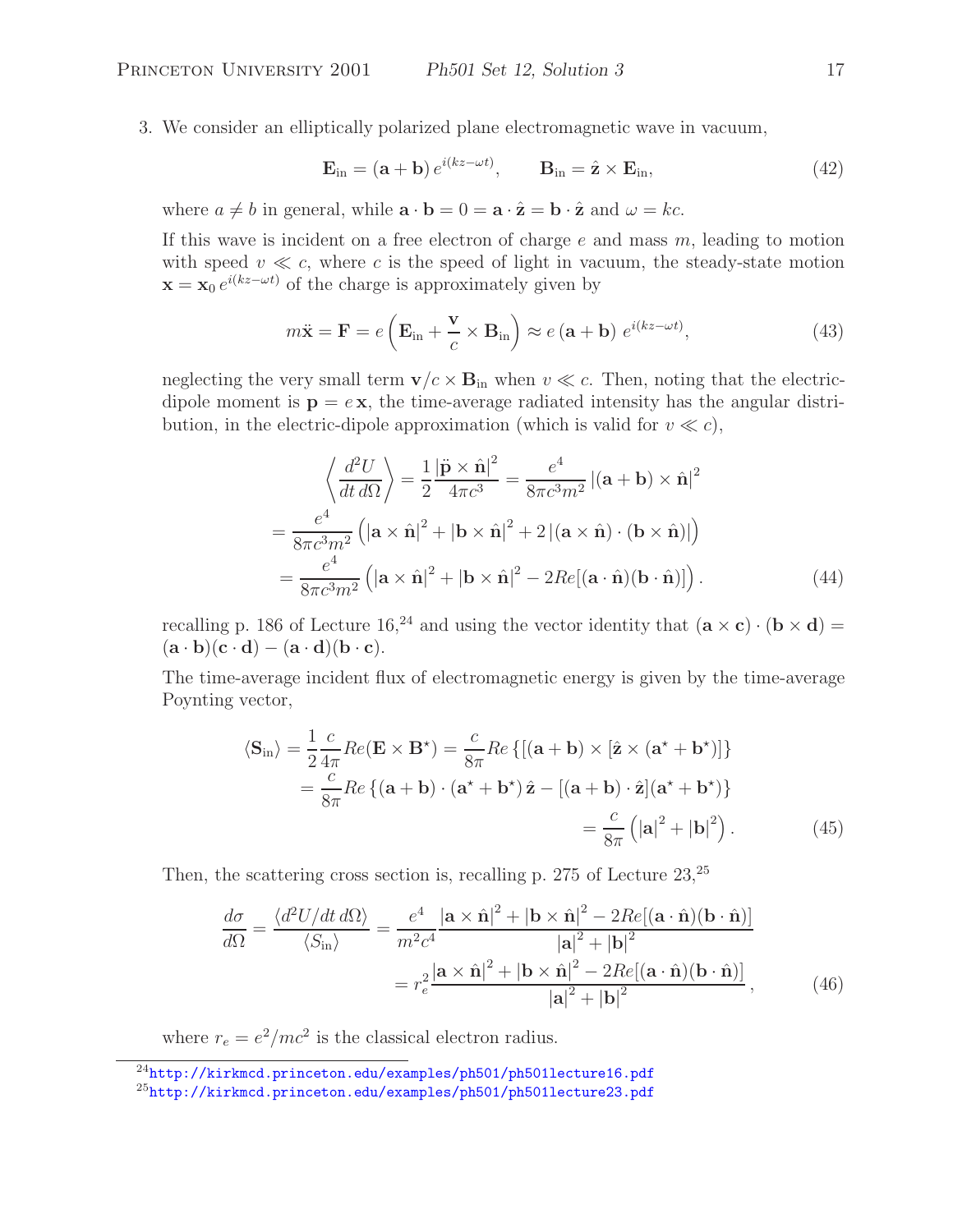If the incident electromagnetic wave is linearly polarized, with  $\mathbf{b} = 0$ , then the scattering cross section is,

$$
\frac{d\sigma}{d\Omega} = r_e^2 \sin^2 \alpha, \qquad \sigma = \int \frac{d\sigma}{d\Omega} d\Omega = \frac{8\pi r_e^2}{3},\tag{47}
$$

where  $\alpha$  is the angle between **a** and  $\hat{\mathbf{n}}$ . This is the Thomson cross section found on p. 276 of Lecture 23.<sup>26</sup>

If the incident electromagnetic wave is circularly polarized, then  $\mathbf{b} = \pm i\mathbf{a}$ , and the scattering cross section is again given by eq. (47), *i.e.*, the Thomson cross section.

From eq. (41) above, for  $v \ll c$  we have  $\eta \ll 1$  and,

$$
\frac{dU}{dt} \approx \frac{2e^4E^2}{3m^2c^3} \,. \tag{48}
$$

Then, the total cross section (for a circularly polarized incident wave) is,

$$
\sigma = \frac{dU/dt}{S_{\text{in}}} \approx \frac{2e^4E^2/3m^2c^3}{cE^2/4\pi} = \frac{8\pi e^4}{3m^2c^4} = \frac{8\pi r_e^2}{3},\tag{49}
$$

as in eq. (47).

<sup>26</sup>http://kirkmcd.princeton.edu/examples/ph501/ph501lecture23.pdf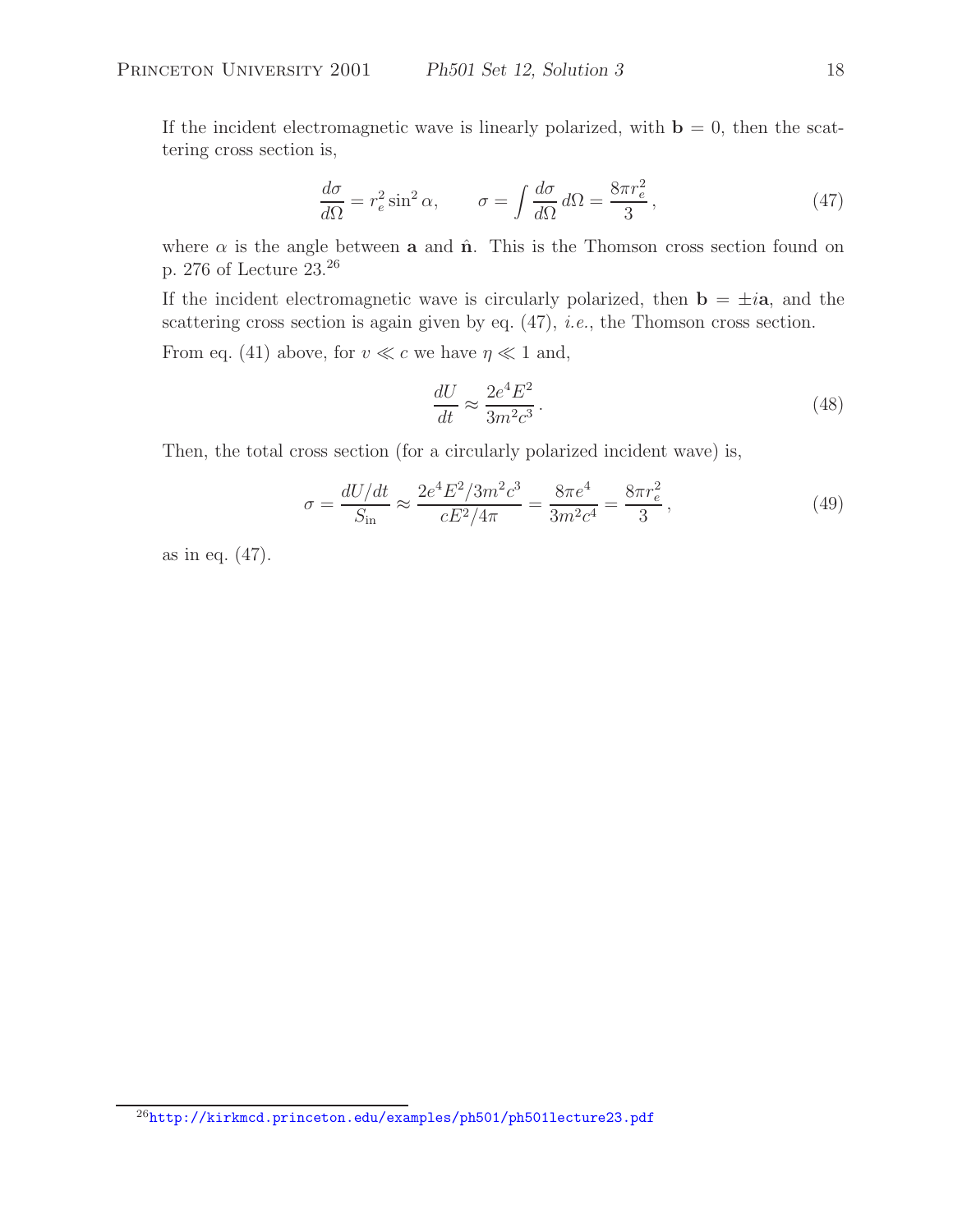4. We consider a linearly polarized plane electromagnetic wave in vacuum that is incident on an axially symmetric polar molecular of fixed electric-dipole moment **p**, supposing that the size of the molecule is small compared to the wavelength, *i.e.*,  $\lambda \gg p/e$ , and assuming that all directions of **p** are equally likely (as in a gas).

The electromagnetic fields of the incident wave can be written as,

$$
\mathbf{E} = E_0 \cos(kx - \omega t) \hat{\mathbf{z}}, \qquad \mathbf{B} = -E_0 \cos(kx - \omega t) \hat{\mathbf{y}}, \tag{50}
$$

where  $\omega = kc$  and c is the speed of light in vacuum. This wave exerts torque,

$$
\tau = \mathbf{p} \times \mathbf{E} = \mathbf{p} \times E_0 \cos \omega t \,\hat{\mathbf{z}},\tag{51}
$$

on the molecule, taking it to be at the origin, and supposing that the molecule is small compared to the wavelength of the incident wave. Hence, molecule rotates about the constant vector,

$$
\hat{\mathbf{a}} = \frac{\mathbf{p} \times \hat{\mathbf{z}}}{|\mathbf{p} \times \hat{\mathbf{z}}|}.
$$
\n(52)



That is, azimuthal angle  $\phi$  remains constant while polar angle  $\theta$  varies, and since  $|\mathbf{p}|$ is constant,

$$
\frac{d\mathbf{p}}{dt} = \dot{\mathbf{p}} = \dot{\theta}\,\hat{\mathbf{a}} \times \mathbf{p}, \qquad \ddot{\mathbf{p}} = \ddot{\theta}\,\hat{\mathbf{a}} \times \mathbf{p} + \dot{\theta}\,\hat{\mathbf{a}} \times \dot{\mathbf{p}} = \ddot{\theta}\,\hat{\mathbf{a}} \times \mathbf{p} - \dot{\theta}^2 \mathbf{p} \approx \ddot{\theta}\,\hat{\mathbf{a}} \times \mathbf{p}, \qquad (53)
$$

where we neglect the term in  $\dot{\theta}^2$  as second order in the velocity of the rotating dipole. The radiated intensity is, recalling p. 186 of Lecture 16 of the Notes, $27$ 

$$
\frac{dU}{dt} = \frac{2|\ddot{\mathbf{p}}|^2}{3c^3} \approx \frac{2p^2\ddot{\theta}^2}{3c^3}.
$$
\n(54)

Taking  $I$  to be the moment of inertia of the (axially symmetric) molecule about any axis (such as  $\hat{a}$ ) perpendicular to  $\bf{p}$ , and supposing that the molecule is not rotating in the absence of the incident wave, its angular momentum is  $\mathbf{L} = I \dot{\theta} \hat{\mathbf{a}}$ . Then, the torque equation of motion is, for a molecule centered on the origin,

$$
\frac{d\mathbf{L}}{dt} = I \ddot{\theta} \hat{\mathbf{a}} = \boldsymbol{\tau} = \mathbf{p} \times \mathbf{E}, \qquad \ddot{\theta} = \frac{|\mathbf{p} \times \mathbf{E}|}{I} = \frac{pE_0 \cos \omega t \sin \theta}{I}.
$$
 (55)

 $^{27}$ http://kirkmcd.princeton.edu/examples/ph501/ph501lecture16.pdf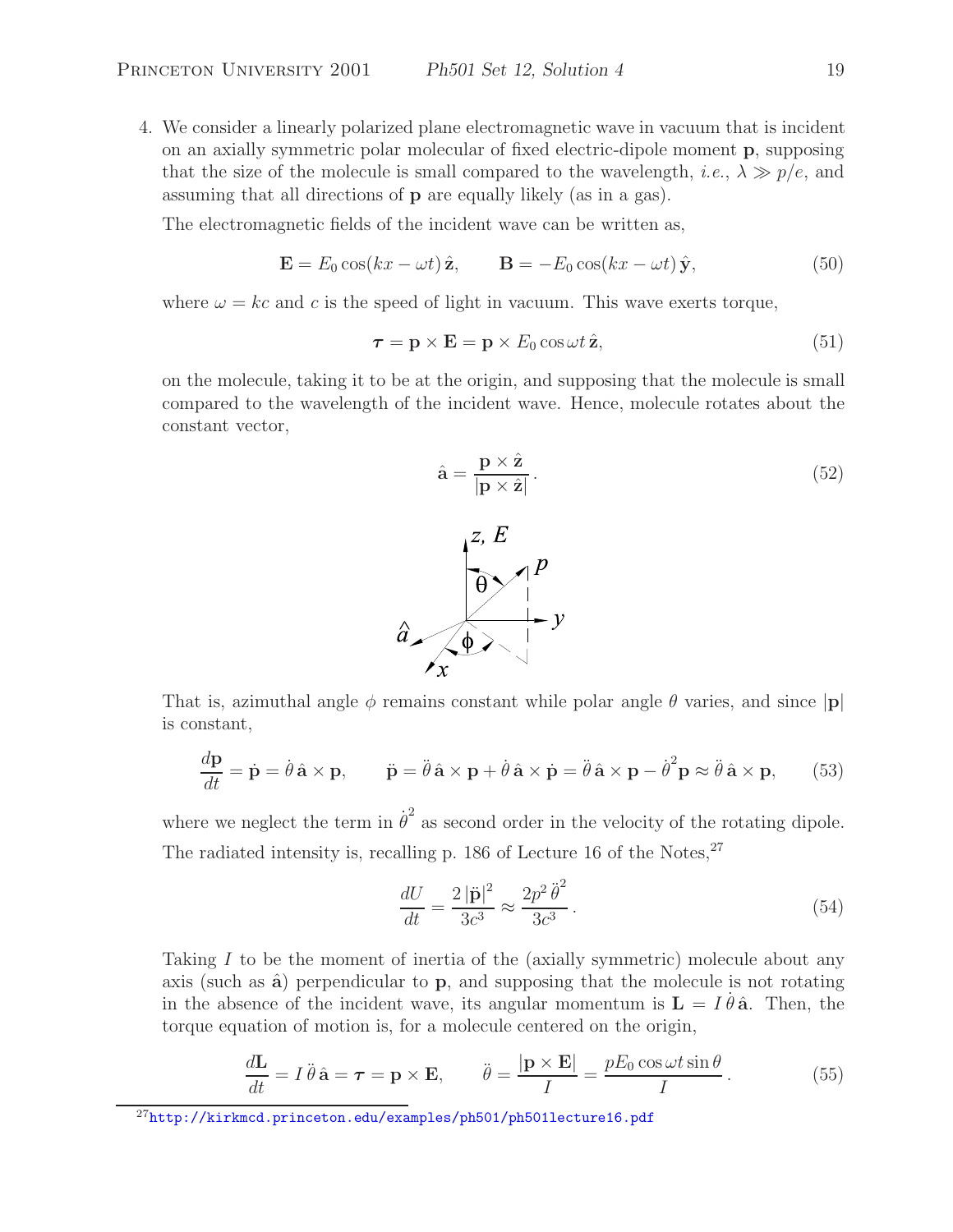Hence,

$$
\frac{dU}{dt} \approx \frac{2p^4 E_0^2 \cos^2 \omega t \sin^2 \theta}{3c^3 I^2}.
$$
\n(56)

For a collection of molecules with random orientation of **p**, as in a gas, the average radiated intensity is,

$$
\left\langle \frac{dU}{dt} \right\rangle \approx \frac{2p^4 E_0^2 \cos^2 \omega t \left\langle \sin^2 \theta \right\rangle}{3c^3 I^2} = \frac{4p^4 E_0^2 \cos^2 \omega t}{9c^3 I^2}.
$$
 (57)

The incident flux of energy is, at the origin,

$$
\mathbf{S} = \frac{c}{4\pi} \mathbf{E} \times \mathbf{B} = \frac{cE^2}{4\pi} \hat{\mathbf{x}} = \frac{cE_0^2 \cos^2 \omega t}{4\pi} \hat{\mathbf{x}},\tag{58}
$$

so the (average) scattering cross section is,

$$
\sigma = \frac{\langle dU/dt \rangle}{S} \approx \frac{16\pi p^4}{9c^4 I^2} \,. \tag{59}
$$

*This problem was first considered by Lord Rayleigh*, Phil. Mag. **35**, 373 (1918), http://kirkmcd.princeton.edu/examples/EM/rayleigh\_pm\_35\_373\_18.pdf See also Prob. 3, p. 220 of http://kirkmcd.princeton.edu/examples/EM/landau\_ctf\_75.pdf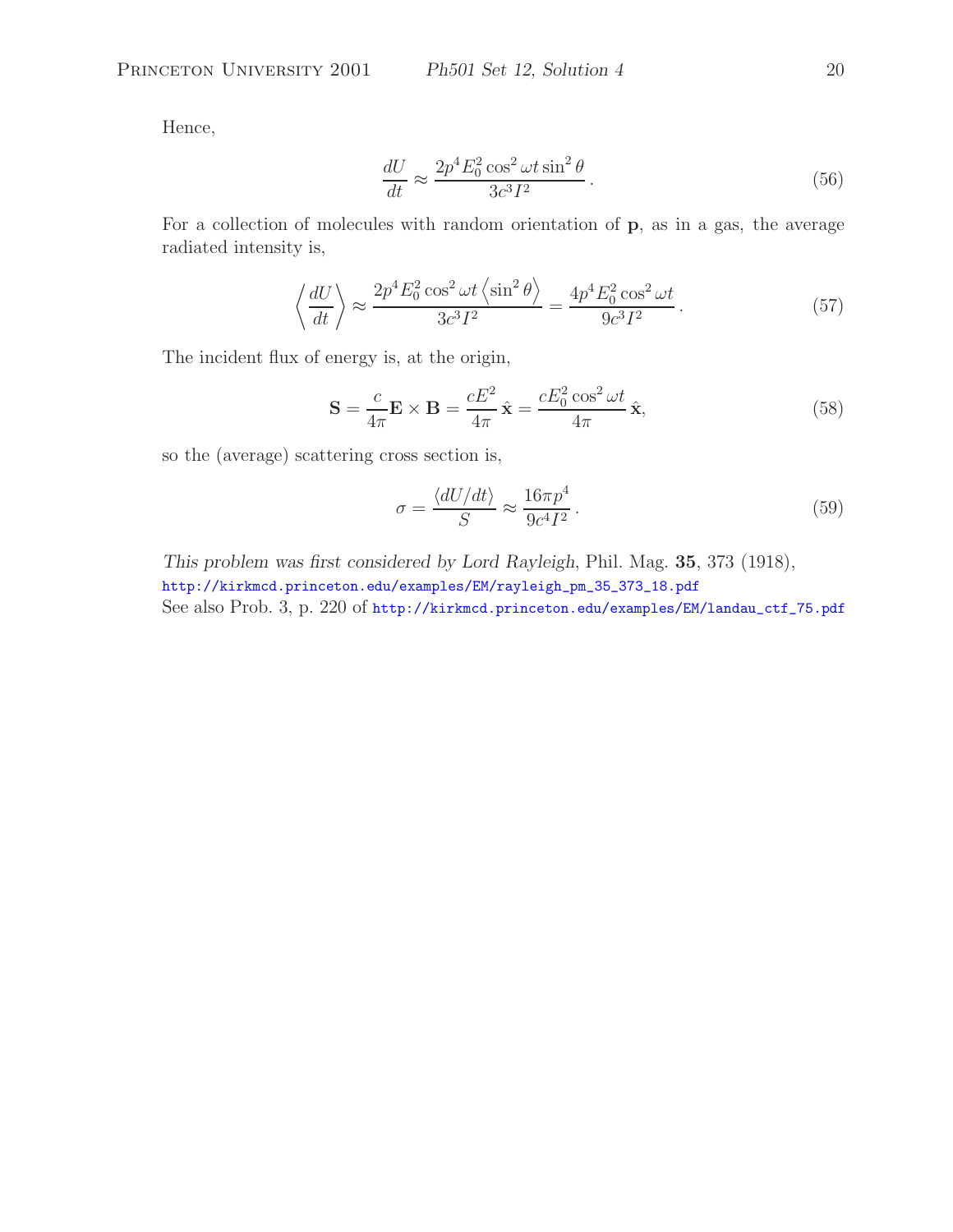# 5. **Spectral Line Broadening**

## *This is Prob. 16.12, p. 772 of* http://kirkmcd.princeton.edu/examples/EM/jackson\_ce3\_99.pdf

A spectral "line" of central wavelength  $\lambda$  is always observed to have a finite width  $\Delta\lambda$ .

a) As discussed on pp. 272-275 of Lecture 23 of the Notes,  $2^8$  an electron oscillating with natural angular frequency  $\omega$  is subject to damping due to the radiation reaction, which leads to a spread of frequencies of full width at half maximum in the frequency spectrum of  $\Delta \omega = \Gamma_r/2 = \omega^2 r_e/3c$ , where  $\Gamma_r = 2\omega^2 r_e/3c$  is the radiation-damping constant,  $r_e = e^2/mc^2$  is the classical electron radius, e and m are the charge and mass of the electron, and c is the speed of light in vacuum.<sup>29</sup>

Then,

$$
\omega = \frac{2\pi c}{\lambda}, \qquad \Delta \omega = \frac{2\pi c \Delta \lambda}{\lambda^2}, \qquad (60)
$$

$$
\frac{\Delta\lambda}{\lambda} = \frac{\lambda\Delta\omega}{2\pi c} = \frac{\Delta\omega}{\omega} = \frac{\omega r_e}{3c} = \frac{2\pi r_e}{3\lambda} \approx \frac{2r_e}{\lambda} \approx \frac{2 \cdot 2.8 \times 10^{-13} \text{ cm}}{6 \times 10^{-5} \text{ cm}} \approx 10^{-8},\tag{61}
$$

for the sodium line with  $\lambda = 5893$  Å, and  $\omega \approx 3 \times 10^{15} \text{ s}^{-1}$ .

## b) **Doppler Broadening**

If glowing sodium vapor has temperature 600K the typical velocity  $\bar{v}$  of the sodium atoms is related by  $M\bar{v}^2/2=3kT/2$ , where  $M = 23 \cdot 1.7 \times 10^{-24}$  gm is the mass of a sodium atom (of atom mass 23) and  $k = 1.4 \times 10^{-16}$  erg/K is Boltzmann's constant.

From p. 215 of Lecture 18 of the Notes,  $30$  the relativistic Doppler shift is  $\omega' = \gamma \omega (1 + \hat{\mathbf{n}} \cdot \mathbf{v}/c)$ . Hence, the distribution of frequencies  $\omega'$  emitted by the (slow) moving sodium atoms with random directions is flat between  $\omega(1-v/c)$  and  $\omega(1+v/c)$ , with  $\Delta \omega_{\text{Doppler}} \approx 2 \omega v/c$ . Then,

$$
\frac{\Delta\lambda_{\text{Doppler}}}{\lambda} = \frac{\Delta\omega_{\text{Doppler}}}{\omega} \approx \frac{2\bar{v}}{c} \approx \frac{2}{c} \sqrt{\frac{3kT}{M}} \approx \frac{2}{3 \times 10^{10}} \sqrt{\frac{3 \cdot 1.4 \times 10^{-16} \cdot 600}{23 \cdot 1.7 \times 10^{-24}}} \approx 6 \times 10^{-6},\tag{62}
$$

about 600 times that due to radiation damping.

We note that the typical velocity of the sodium atoms is  $\bar{v} \approx 8 \times 10^4$  cm/ s (so  $\gamma = 1/\sqrt{1-\bar{v}^2/c^2} \approx 1$ , and that the damping constant for Doppler broadening at 600K is related by,

$$
\Gamma_{\text{Doppler}} = 2\Delta\omega = 2\frac{\Delta\omega}{\omega}\omega \approx 2 \cdot 6 \times 10^{-6}3 \times 10^{15} \approx 4 \times 10^{10} \text{ s}^{-1}. \tag{63}
$$

<sup>28</sup>http://kirkmcd.princeton.edu/examples/ph501/ph501lecture23.pdf

<sup>&</sup>lt;sup>29</sup>On p. 273 of Lecture 15, the symbol  $\Delta\omega$  is used to denote the (very small) shift in the central frequency of the oscillation due to radiation damping. Here,  $\Delta\omega$  is the width of the frequency spectrum.

 $30$ http://kirkmcd.princeton.edu/examples/ph501/ph501lecture18.pdf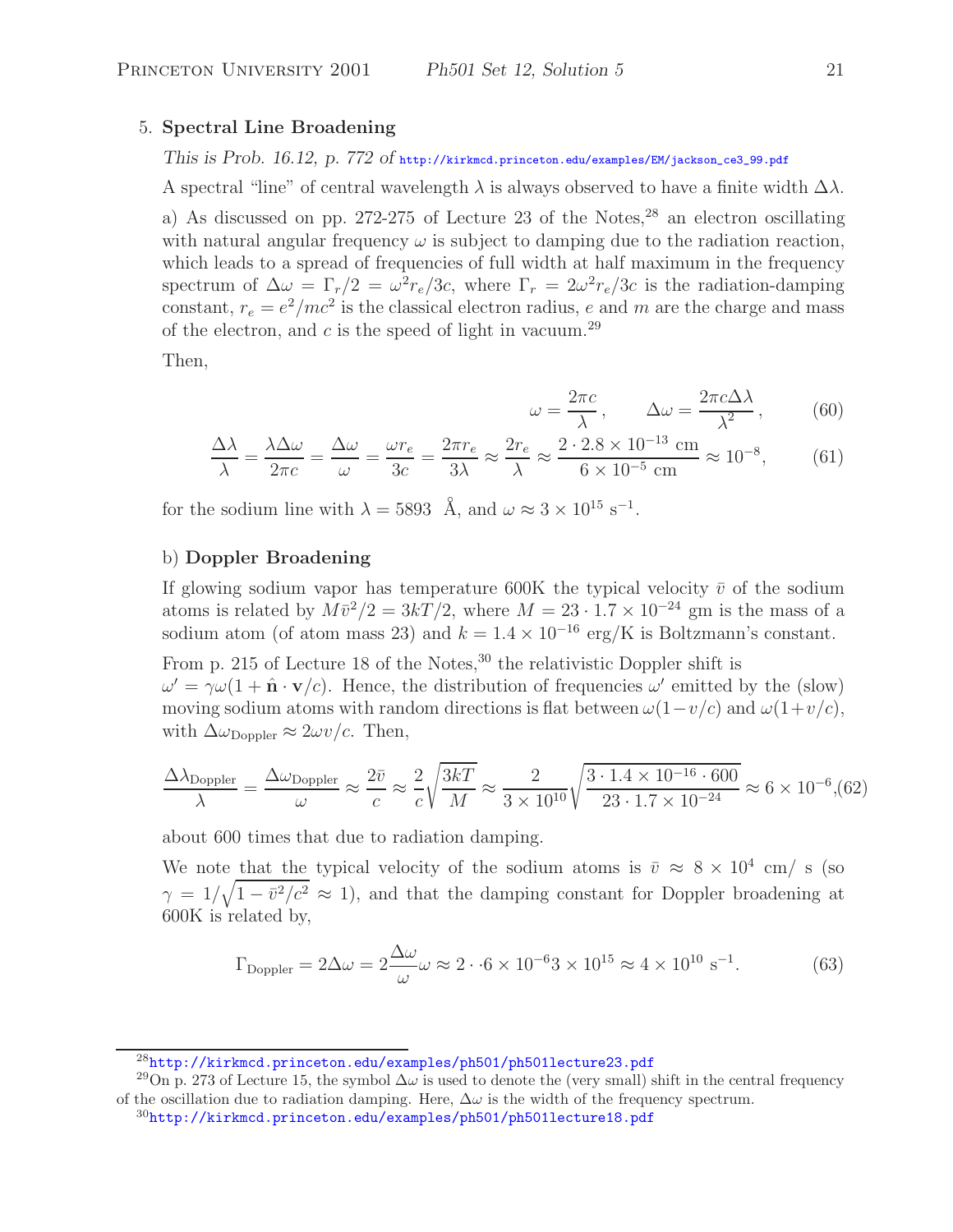### c) **Collision Broadening**

At atom starts glowing (becomes excited) due to a collision with another atom, which sets its "spring" oscillation. A second collision at time  $\Delta t$  later, which destroys the coherence of the oscillation. This limits the width of the pulse of radiation, and according to the "uncertainty" relation  $\Delta \omega \Delta t \approx 1$ , the spectrum of the pulse is broadened.

Let  $\nu$  be the mean frequency of collisions  $[\#/\text{sec}]$ . Then,

 $\nu =$  [collison cross section]  $\cdot$  [# atoms/volume]  $\cdot$  [mean relative velocity]. (64)

The collision cross section in sodium vapor is around  $10^{14}$  cm<sup>2</sup>, and the mean relative velocity of colliding atoms is approximately their rms velocity  $\bar{v}$  found is part b) above. The no. of atoms per unit volume follow from the ideal gas law,

$$
\frac{N}{V} = \frac{P}{kT} = P[\text{atm}] \frac{10^6[\text{dyne/cm}^2/\text{atm}]}{1.4 \times 10^{-16} \cdot 600} \approx 1.1 \times 10^{20} \cdot P[\text{atm}],\tag{65}
$$

where  $P$  is the gas pressure. Then,

$$
\nu \approx 10^{-14} \cdot 1.1 \times 10^{20} \cdot P[\text{atm}] \cdot 8 \times 10^4 \approx 10^{11} \cdot P[\text{atm}]. \tag{66}
$$

The probability of a collision during time dt is  $\nu dt$ , so the probability that no collision occurred between  $t = 0$  and t is  $e^{-\nu t}$ . Averaging over many collisions, this means that the intensity of the radiation at time t after the beginning of emission is  $I_0 e^{-\nu t}$ . This is similar to the effect of other damping mechanisms, for which  $E = E_0 e^{-\Gamma_{\text{other}}t}$ and  $I \propto E^2 = I_0 e^{-2\Gamma_{\text{other}}t}$ . Hence, the effective damping constant in the presence of collisions is,

$$
\Gamma = \frac{\nu}{2} + \Gamma_{\text{other}}.\tag{67}
$$

The contributions to the width of the frequency spectrum from collision broadening and Doppler broadening are equal when,

$$
\frac{\nu}{2} \approx 5 \times 10^{10} \cdot P[\text{atm}] = \Gamma_{\text{Doppler}} \approx 4 \times 10^{10}, \qquad P \approx 0.8 \text{ atm.}
$$
 (68)

At this pressure,

$$
\left. \frac{\Delta \lambda}{\lambda} \right|_{\text{collisions}} = \left. \frac{\Delta \lambda}{\lambda} \right|_{\text{Doppler}}.
$$
\n(69)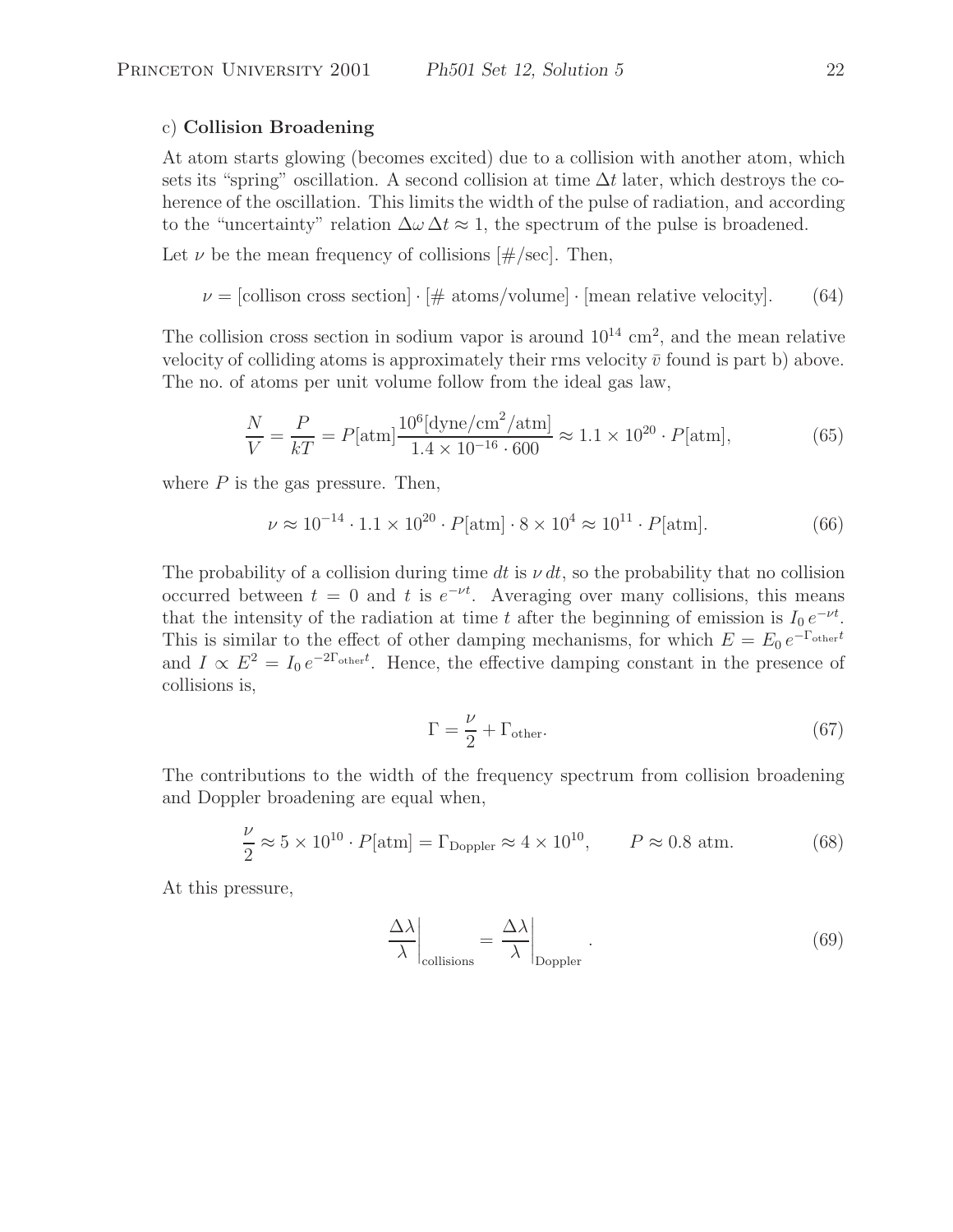#### 6. **Optical Theorem**

*This is Prob. 9, p. 424 of* kirkmcd.princeton.edu/examples/EM/panofsky-phillips.pdf

The equation of motion of an electron of charge  $e$  and mass  $m$  that is bound to atom and subject to a weak, linearly polarized, incident plane electromagnetic wave can be taken as,

$$
m(\ddot{\mathbf{x}} + \Gamma_0 \dot{\mathbf{x}} + \omega_0^2 \mathbf{x}) = e\mathbf{E} = eE_0 \text{Re } e^{i(kz - \omega t)} \hat{\mathbf{x}},\tag{70}
$$

where  $\omega_0$  is the natural frequency of oscillation of the electron,  $\Gamma_0$  is the damping constant of that oscillation,  $\omega = kc$  is the angular frequency of the incident wave, and we neglect the  $\mathbf{v} \times \mathbf{B}$  force for a weak incident wave. Then,

$$
\mathbf{x} = \frac{e\mathbf{E}}{m(\omega_0^2 - \omega^2 - i\omega\Gamma_0)}, \qquad \ddot{\mathbf{x}} = \frac{\omega^2 e\mathbf{E}}{m(\omega^2 - \omega_0^2 + i\omega\Gamma_0)}.
$$
(71)

The differential scattering cross section is, in the electric-dipole approximation,

$$
\frac{d\sigma_{\text{scat}}}{d\Omega} = \frac{d^2 U/dt \, d\Omega}{|\mathbf{S}|} = \frac{|e\ddot{\mathbf{x}} \times \hat{\mathbf{n}}|^2 / 4\pi c^3}{c |\mathbf{E}|^2 / 4\pi} = \left| \frac{e^2 \omega^2 \hat{\mathbf{x}} \times \hat{\mathbf{n}}}{mc^2(\omega^2 - \omega_0^2 + i\omega \Gamma_0)} \right|^2 \equiv |f(\theta)|^2 \,, \tag{72}
$$

where  $\theta$  is the angle between  $\hat{\mathbf{n}}$  and the *z*-axis.

There is damping in the present model, which implies that the atom can absorb energy as well as scatter it. On p. 281 of Lecture 23 of the Notes,  $31$  we found that,

$$
\sigma_{\text{total}} = 4\pi r_e c \frac{\omega^2 \Gamma_0}{(\omega^2 - \omega_0^2)^2 + \omega^2 \Gamma_0^2}.
$$
\n(73)

According to the optical theorem, and using eq. (72),

$$
\sigma_{\text{total}} = \frac{4\pi}{k} |\text{Im} f(0)| = \frac{4\pi c}{\omega} \frac{r_e \,\omega^3 \Gamma_0}{(\omega^2 - \omega_0^2)^2 + \omega^2 \Gamma_0^2},\tag{74}
$$

in agreement with eq. (73), noting that in the forward scattering direction,  $\theta = 0$  and  $\hat{\mathbf{n}} = \hat{\mathbf{z}}$ .

For a free electron,  $\omega_0 = 0$ , but there still exists damping due to the radiation reaction,  $\Gamma_0 \to \Gamma_r = 2\omega^3 r_e/3c$ , the radiation-damping constant at angular frequency  $\omega$ . The total cross section is the same as the total scattering cross section, which follows from eq.  $(72)$  as,  $32$ 

$$
\sigma_{\text{total}} = \int \frac{d\sigma_{\text{scat}}}{d\Omega} d\Omega = \frac{8\pi r_e^2}{3} \frac{\omega^4}{\omega^4 + \omega^2 \Gamma_r^2} = 8\pi c r_e \frac{\omega^2 \Gamma_r}{\omega^4 + \omega^2 \Gamma_r^2},\tag{75}
$$

in agreement with eq. (72) for  $\omega_0 = 0$  and  $\Gamma_0 \rightarrow \Gamma_r$ .

 $31$ http://kirkmcd.princeton.edu/examples/ph501/ph501lecture23.pdf

<sup>&</sup>lt;sup>32</sup>In a spherical coordinate system with  $\hat{\mathbf{x}}$  as the polar axis, and  $\alpha$  as the polar angle of  $\hat{\mathbf{n}}$ , the differential cross section varies as  $\sin^2 \alpha$  and quickly integrates to give eq. (75).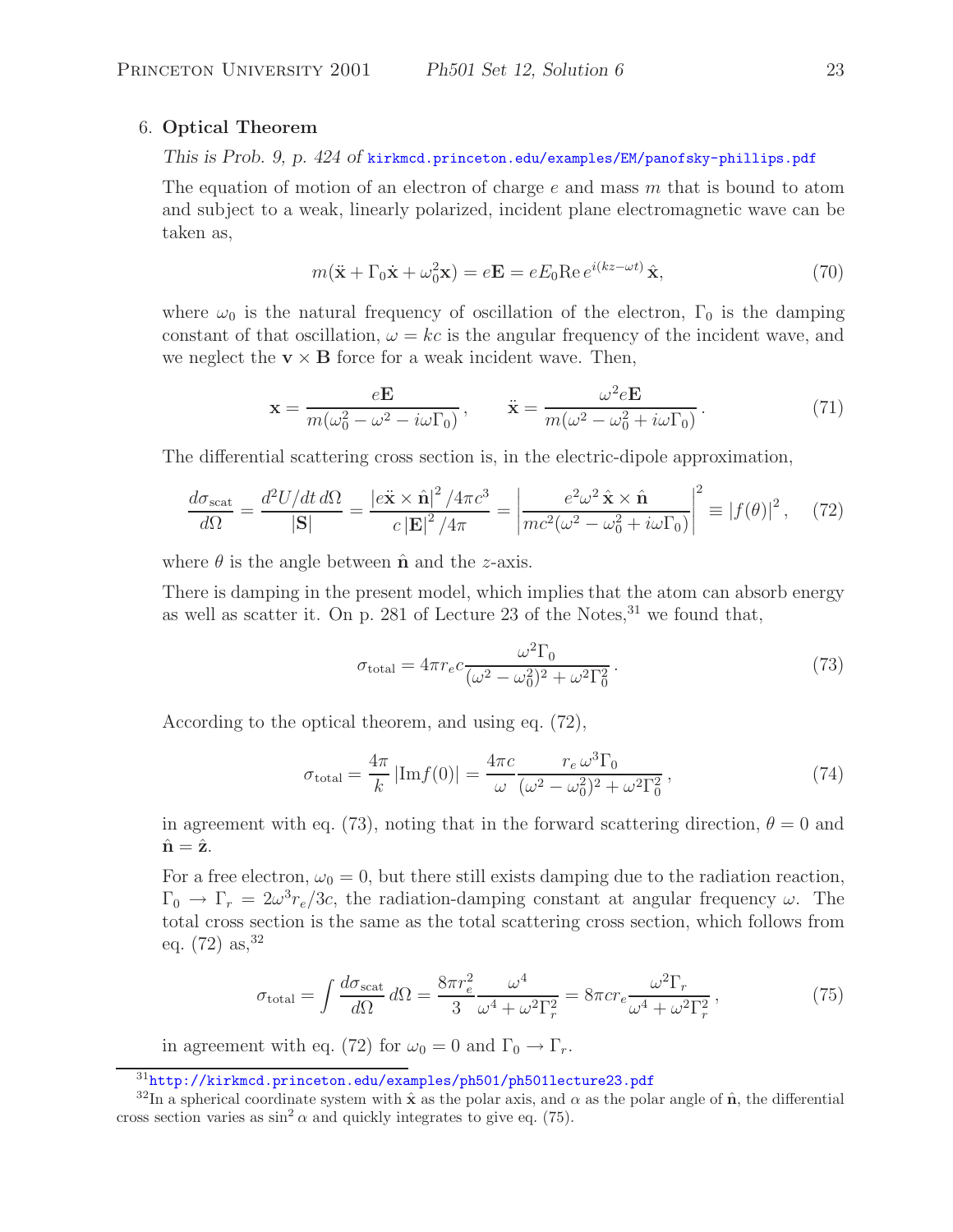## 7. **Levinger-Bethe Sum Rule**

## *This is Prob. 7, p. 424 of* kirkmcd.princeton.edu/examples/EM/panofsky-phillips.pdf

On p. 282 of Lecture  $23<sup>33</sup>$  we found that for a charge e of mass m bound to an "atom" by an "oscillator" with a natural angular frequency  $\omega_0$  and associated damping constant  $\Gamma_0$ , the total cross section obeys a "sum rule",

$$
\int \sigma_{\text{total}} d\omega = \int_0^\infty \frac{8\pi r_e^2}{3} \frac{\Gamma_0}{\Gamma_r} \frac{\omega^2 \omega_0^2}{(\omega^2 - \omega_0^2)^2 + \omega^2 \Gamma_0^2} d\omega = \frac{2\pi^2 e^2}{mc}.
$$
 (76)

Expressing this in terms of the energy  $E = \hbar \omega$  of quanta of the incident electromagnetic radiation,

$$
\int \sigma_{\text{total}} dE = \int \sigma_{\text{total}} d(\hbar \omega) = \frac{2\pi^2 e^2 \hbar}{mc} = 2\pi^2 \frac{e^2}{\hbar c} \left(\frac{\hbar}{mc}\right)^2 mc^2 = 2\pi^2 \alpha \lambda_m^2 mc^2, \quad (77)
$$

where  $\alpha = e^2/\hbar c = 1/137$  for e as the charge of the electron or proton, and  $\lambda_m = \hbar/mc$ is the reduced Compton wavelength for a particle of mass  $m$ .

We now consider three models for the response of a nucleus with  $Z$  protons and  $N$ neutrons, each of mass  $M \approx 940 \text{ MeV}/c^2$ . In all of these,  $e \to Ze$  and the  $\alpha$  in eq. (77) goes to  $Z^2\alpha$ . The reduced Compton wavelength of the proton is  $\lambda_p \approx 2 \times 10^{-14}$  cm.

(a) The entire nucleus moves as a whole.<sup>34</sup>

Then,  $m \to AM$  where  $A = N + Z$ , and,

$$
\int \sigma_{\text{total}} dE = 2\pi^2 Z^2 \alpha \frac{\lambda_M^2}{A^2} A M c^2 = \frac{Z^2}{A} 2\pi^2 \alpha \lambda_M^2 M c^2 = \frac{Z^2}{A} 5.4 \times 10^{-26} \text{ MeV} \cdot \text{cm}^2. (78)
$$

For copper, with  $Z = 29$  and  $A = 63$ ,  $Z^2/A = 13.3$  and,

$$
\int \sigma_{\text{total}} dE = 0.78 \times \times 10^{-24} \text{ MeV} \cdot \text{cm}^2. \tag{79}
$$

(b) The neutrons in the nucleus remain fixed while only the protons move about.<sup>35</sup> Then,  $m \to ZM$ , and,

$$
\int \sigma_{\text{total}} dE = 2\pi^2 Z^2 \alpha \frac{\lambda_M^2}{Z^2} ZMc^2 = Z \cdot 2\pi^2 \alpha \lambda_M^2 Mc^2 = 1.6 \times \times 10^{-24} \text{ MeV} \cdot \text{cm}^2. (80)
$$

<sup>35</sup>In the "liquid drop" model of nuclei advocated by Bohr,

http://kirkmcd.princeton.edu/examples/nuclear/bohr\_pr\_55\_418\_39.pdf

 $33$ http://kirkmcd.princeton.edu/examples/ph501/ph501lecture23.pdf

 $34$ Between eqs. (4) and (5) of the paper of Levinger and Bethe, it was claimed that if the nucleus moves as a whole, photons cannot be absorbed. This seems wrong, as the reaction  $\gamma + Cu^{63} \rightarrow Cu^{62} + n$  involves absorption of a photon, and could proceed with  $Cu^{63}$  and  $Cu^{62}$  as entities without substructure.

http://kirkmcd.princeton.edu/examples/nuclear/bohr\_pr\_56\_426\_39.pdf, the nucleons have strong interactions, but can move freely with respect to one another, as in a liquid. This model seems consistent with scenario (b).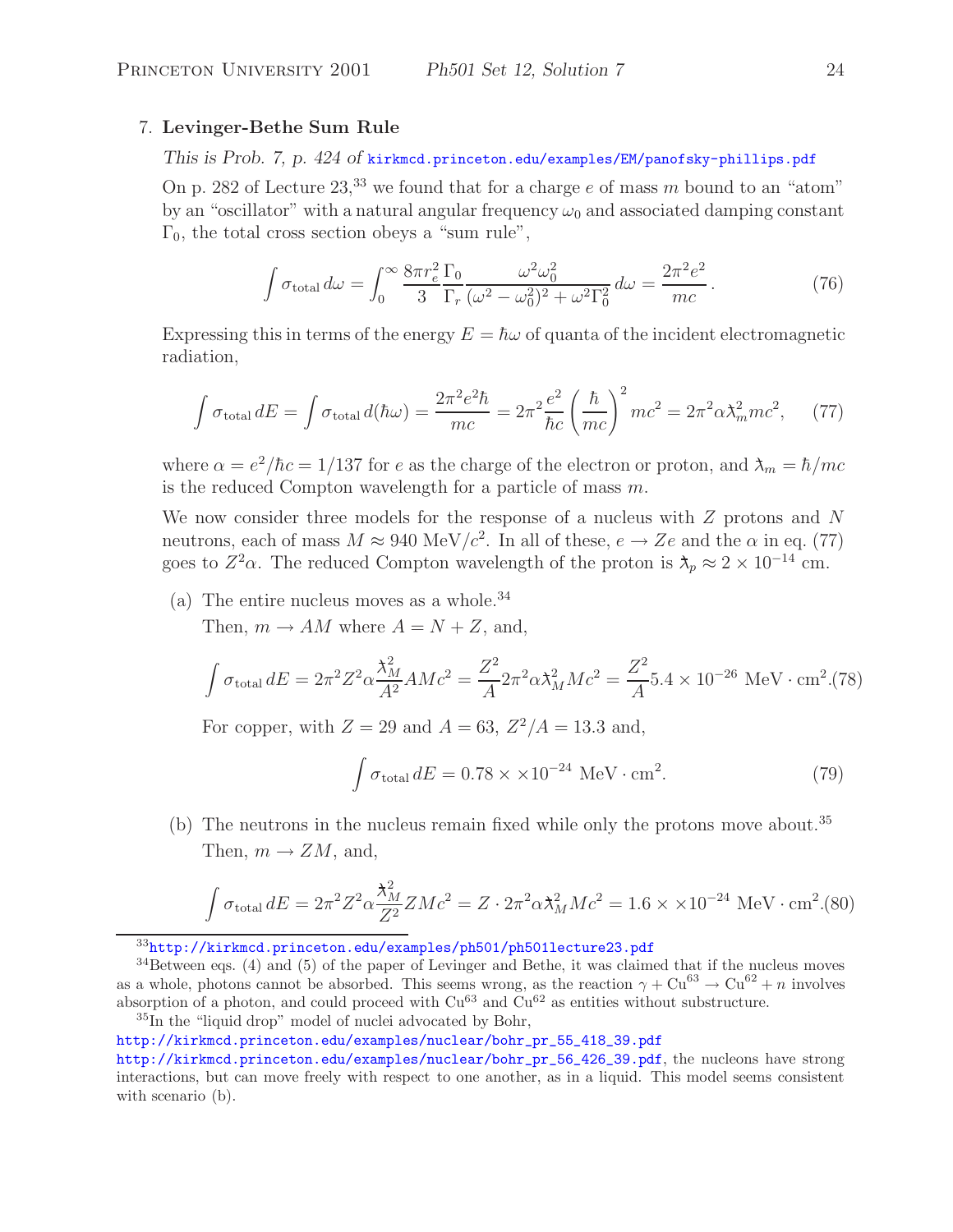(c) The protons move as a group, and the neutrons move as a separate group, which was claimed by Bethe<sup>36</sup> to lead to,

$$
\int \sigma_{\text{total}} dE = 2\pi^2 \frac{NZ}{A} \alpha \lambda_M^2 Mc^2 = 0.85 \times 10^{-24} \text{ MeV} \cdot \text{cm}^2,
$$
 (81)

with  $NZ/A = 15.7$  for copper.

The experimental data<sup>37</sup> indicate that,

$$
\int \sigma_{\text{total}} dE \approx 1.5 \times 10^{-24} \text{ MeV} \cdot \text{cm}^2. \tag{82}
$$

which seems to favor model (b), that the protons move under the influence of the incident electromagnetic wave while the neutrons are unaffected.

<sup>36</sup>J.S. Levinger and H.A. Bethe, *Dipole Transitions in the Nuclear Photo-Effect*, Phys. Rev. **78**, 115 (1950), http://kirkmcd.princeton.edu/examples/EP/levinger\_pr\_78\_115\_50.pdf

<sup>37</sup>G.C. Baldwin and G.S. Klaiber, *X-Ray Yield Curves for* γ*-*n *Reactions*, Phys. Rev. **73**, 1156 (1948), http://kirkmcd.princeton.edu/examples/EP/baldwin\_pr\_73\_1156\_48.pdf. The total cross section is dominated by the reaction  $\gamma + Cu^{63} \to Cu^{62} + n$ , which exhibits a "resonance" for incident gamma-ray energy around 25 MeV.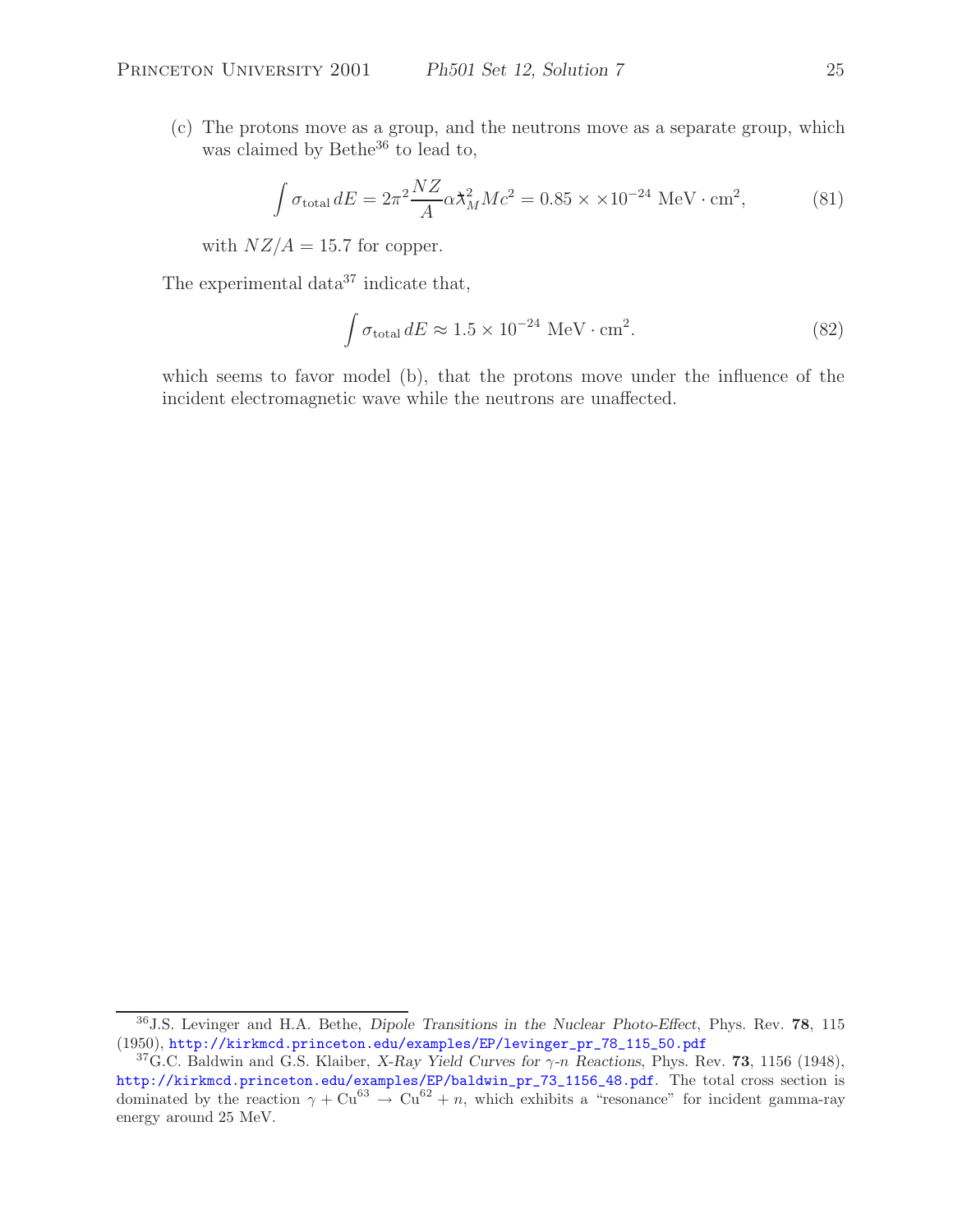8. *This is Prob. 2, p. 423 of* kirkmcd.princeton.edu/examples/EM/panofsky-phillips.pdf

According to the model of the index of refraction reviewed on p. 282 of Lecture 23 of the Notes,<sup>38</sup> in a dilute gas of free electrons with number density  $N$ ,

$$
n^2 = 1 - \frac{4\pi Ne^2}{m\omega^2} = 1 - \frac{\omega_p^2}{\omega^2},
$$
\n(83)

where the plasma frequency of the electron gas is,

$$
\omega_p = \sqrt{\frac{4\pi Ne^2}{m}}, \qquad \hbar\omega_p = mc^2 \sqrt{\frac{4\pi Ne^2\hbar^2}{m^3c^4}} = mc^2 \sqrt{4\pi N\frac{e^2}{\hbar c} \left(\frac{\hbar}{mc}\right)^3} = mc^2 \sqrt{4\pi N\alpha\lambda_C^3},
$$
(84)

with  $\alpha = e^2/\hbar c = 1/137$  and  $\lambda_C = \hbar/mc = 3.87 \times 10^{-11}$  cm is the reduced Compton wavelength of an electron.

For  $N = 1/\text{cm}^2$ , the plasma frequency is,

$$
\omega_p = \sqrt{\frac{(4.8 \times 10^{10})^2}{9.1 \times 10^{-28}}} = 1.6 \times 10^{24} \text{ s}^{-1},\tag{85}
$$

and the corresponding photon energy is,

$$
\hbar\omega_p = 5.11 \times 10^5 \text{ eV} \sqrt{\frac{4\pi}{137} (3.87 \times 10^{-11})^3} = 3.7 \times 10^{-12} \text{ eV}.
$$
 (86)

In this model, the index of refraction is real for  $\omega > \omega_p$ , in which case these electromagnetic waves propagate with "no attenuation".

However, the electromagnetic waves scatter off the free electrons, and the scattered photons are effectively lost to an observer of, say, a distant star.

For photon energy small compared to the mass of an electron, the scattering cross section is  $\sigma_{\text{Thomson}} = 8\pi r_e^2/3$ , where  $r_e = e^2/mc^2$  is the classical electron radius. We recall that the concept of the scattering cross section is related to the probability that a scattering occurs along a path of length l through the scattering centers of number density  $N$  according to,  $39$ 

$$
P_{\text{scattering}} = N\sigma l. \tag{87}
$$

Hence, the probability that no scatters occured over this distance is,

$$
P_{\text{no scattering}} = e^{-N\sigma l},\tag{88}
$$

and the attenuation length  $L$  due to scattering is therefore,

$$
L = \frac{1}{N\sigma} \,. \tag{89}
$$

For  $N = 1/\text{cm}^3$  and  $\sigma_{\text{Thomson}} = 8\pi r_e^2/3 = 6.6 \times 10^{-25} \text{ cm}^2$ , the attenuation length is  $L = 1.5 \times 10^{24}$  cm  $\approx 1.5 \times 10^{6}$  lightyears, about half the distance from Earth to the Andromeda galaxy.

<sup>38</sup>http://kirkmcd.princeton.edu/examples/ph501/ph501lecture23.pdf

<sup>39</sup>See, for example, p. 12 of http://kirkmcd.princeton.edu/examples/ph529/ph529l1.pdf